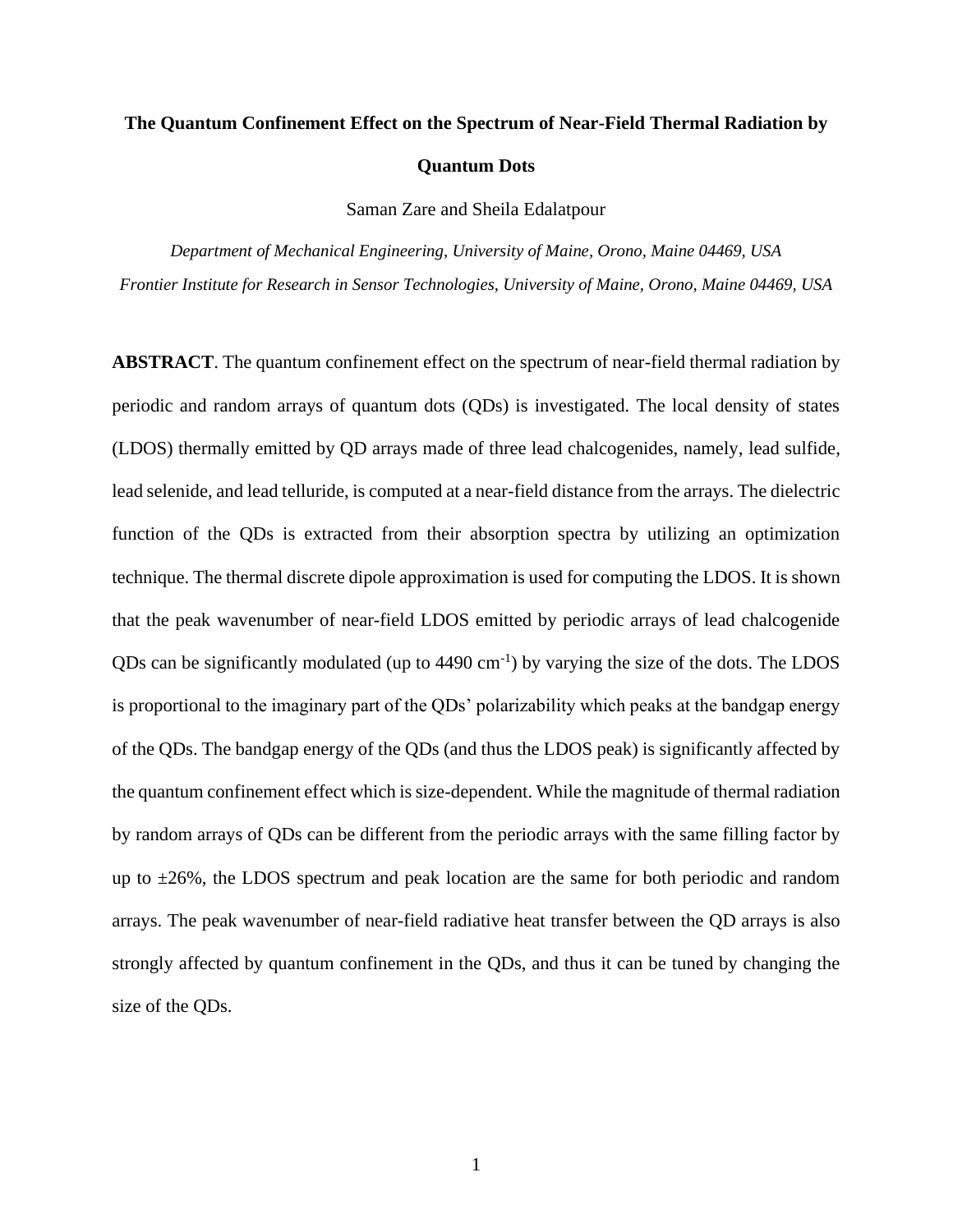### **I. INTRODUCTION**

Thermal radiation at sub-wavelength distances from an emitting medium, which is referred to as the near-field thermal radiation, can exceed the far-field blackbody limit by several orders of magnitude and be quasi-monochromatic<sup>1</sup>. Due to these unique properties, near-field thermal radiation has attracted significant attention for many promising applications in imaging<sup>2-7</sup>, energy conversion using near-field thermophotovoltaic (TPV) devices<sup>8-24</sup>, nanomanufacturing<sup>25-30</sup>, thermal management of electronic devices $31-33$ , and thermal rectification $34-46$ . Near-field applications such as near-field TPV power generation and thermal rectification require tuning the spectrum of near-field thermal radiation. One mechanism that has been widely explored for customizing the near-field spectra is engineering the emitting medium at the sub-wavelength scale. Thermal radiation of these engineered materials, known as metamaterials, significantly differ from those of the corresponding bulk materials and can be tuned by modifying the geometry and size of the sub-wavelength features. A variety of metamaterials, such as periodic gratings<sup>47-67</sup>, photonic crystals<sup>68-74</sup>, hyperbolic metamaterials<sup>75-104</sup>, nanoporous metamaterials<sup>53,57,105-108</sup>, and doublenegative metamaterials<sup>101,109-133</sup>, have been proposed for tuning the near-field spectra. The spectrum of near-field thermal radiation by gratings can be tuned by varying the material properties and the geometry of the grating pattern $47-67$ . Depending on the geometry and material properties, various modes such as transverse magnetic (TM) and transverse electric (TE) guided modes<sup>52,55</sup>, spoof surface polaritons<sup>52,55</sup>, hyperbolic modes<sup>54</sup>, and magnetic polaritons<sup>56</sup> can be excited in gratings, resulting in near-field radiative properties different from those of the bulk material. Photonic crystals<sup>68-74</sup> are sub-wavelength periodic structures engineered to have a band gap that forbids propagation of a certain frequency range of thermal radiation. This property has been capitalized on for frequency-selective near-field thermal emission. Different mechanisms such as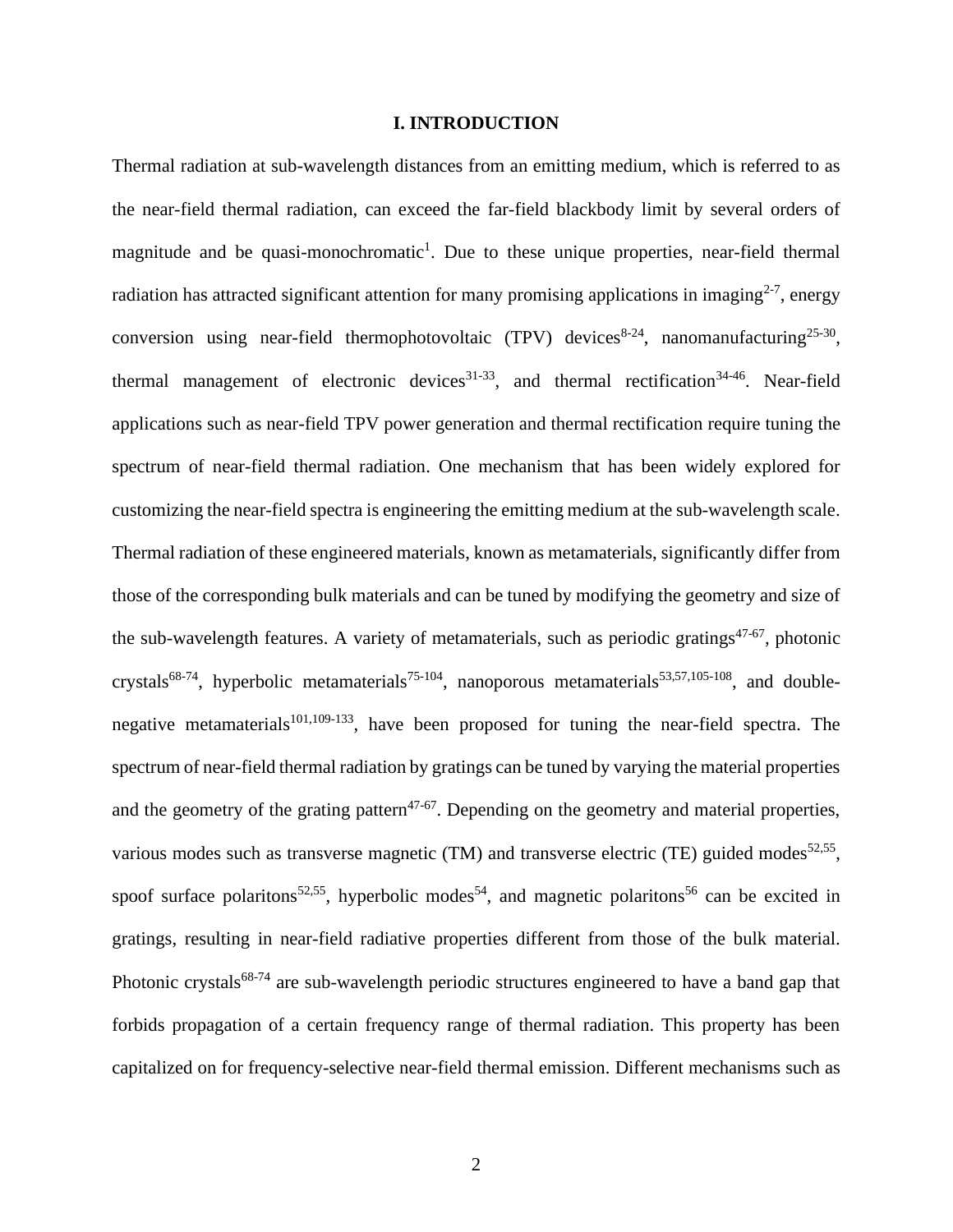increased contribution from frustrated total internal reflection modes<sup>73</sup>, band-folding effect<sup>72</sup>, surface Bloch waves coupling<sup>69</sup>, and the resonant leaky modes<sup>70</sup> can contribute to the near-field thermal emission depending on the geometry and material properties of the photonic crystal. Hyperbolic metamaterials<sup>75-104</sup> are anisotropic materials with metallic behavior (negative permittivity) in one direction and dielectric behavior (positive permittivity) in other directions. Thermal radiation by hyperbolic metamaterials shows a broadband enhancement due to the contribution of electromagnetic waves with very large wavevectors. Nanoporous materials $53,57,105-$ <sup>108</sup> are anisotropic materials which can support a surface mode in addition to the one supported by the isotropic bulk material. The spectral location of the surface modes can be tuned by varying the filling fraction of the pores. Double-negative metamaterials  $101,109-133$  have sub-wavelength inhomogeneities that are arranged in repeating patterns with a sub-wavelength periodicity. These metamaterials support both TM- and TE-polarized surface modes. The TE-polarized surface modes, which are not supported by most natural materials, cause an additional peak in the spectrum of near-field thermal radiation. Fabricating thermal metamaterials usually requires advanced, costly and time-consuming manufacturing techniques.

Another less explored but promising mechanism for tuning the spectrum of near-field thermal radiation is modulating the electronic structure of the emitter by capitalizing on the quantum confinement effect. The quantum confinement effect arises when the size of the emitter becomes comparable to the atomic length scales at least in one dimension. Quantum dots (QDs) are an example of these quantum-sized emitters which experience quantum confinement in three dimensions. They are quasi-spherical nanocrystals composed of tens to a few thousand atoms<sup>134</sup>. Because their dimensions are comparable to or smaller than the Bohr exciton radius, the electronic structure of QDs becomes quantized in the form of an ensemble of discrete energy levels. This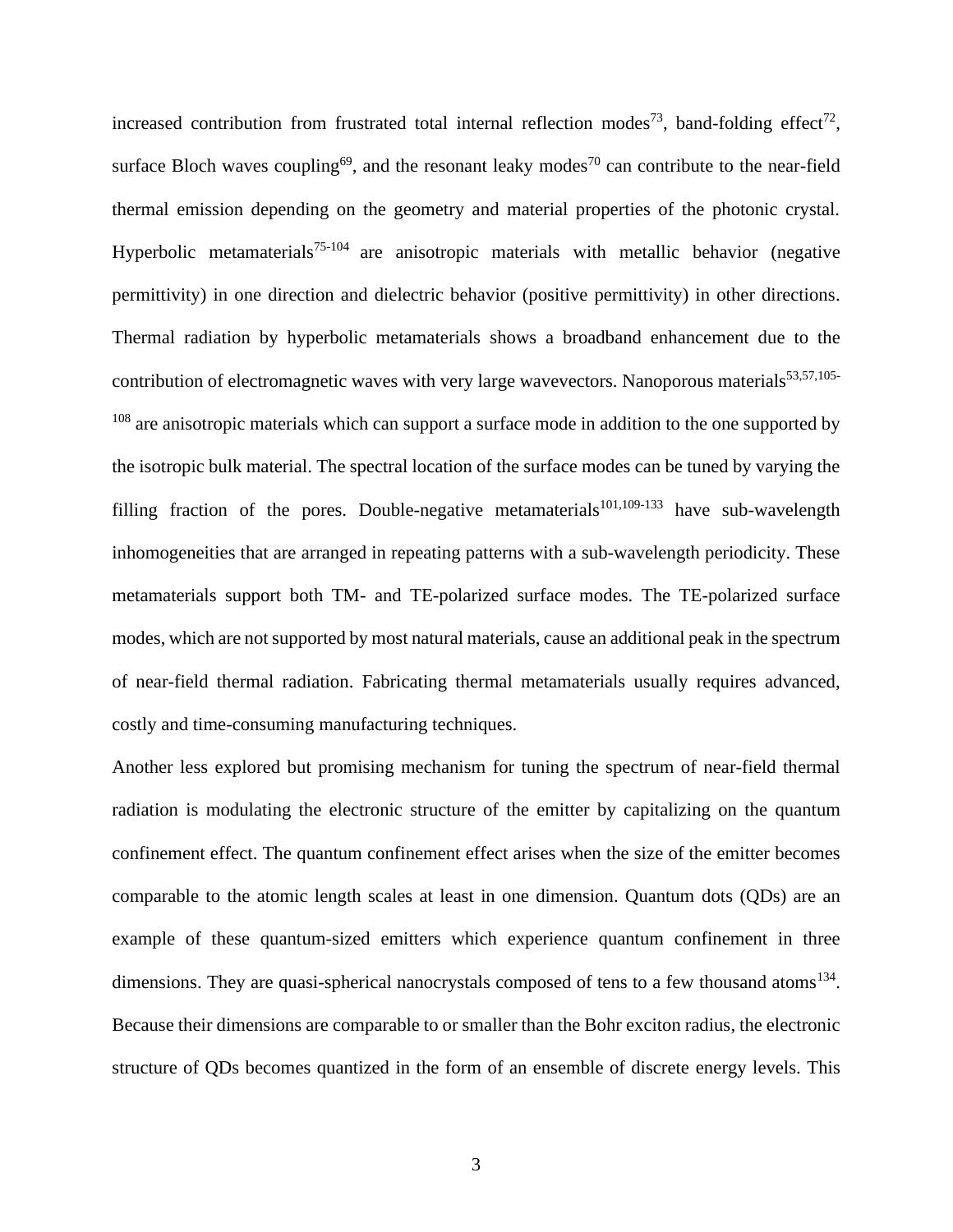quantization of energy levels results in modification of the bandgap and electromagnetic properties of the QDs compared to the bulk material in which energy levels are continuous<sup>134</sup>. The level of the quantum confinement depends on the size of the  $QDs<sup>135</sup>$ . As the size of the  $QDs$  decreases, the energy levels become more distant, and the bandgap increases. As such, the bandgap and electromagnetic properties of the QDs can be modulated by changing the size of the quantum dots. The size-dependent electromagnetic properties of quantum materials present an opportunity for designing thermal emitters with desired near-field emission spectra. In addition, QDs can be manufactured in bulk quantities and with high quality and size monodispersity using cost-efficient, solution-based techniques<sup>136</sup>. The opportunity for tuning the spectrum of near-field thermal radiation by capitalizing on the quantum confinement effect has not been explored. In this paper, we compute the near-field thermal emission spectra of QD arrays and show that the spectral location of the peak of thermal radiation can be tuned over a wide wavenumber range by changing the size of the QDs.

#### **II. PROBLEM DEFINITION AND METHODS**

A schematic of the problem under consideration is shown in Fig. 1. A periodic array of QDs with diameter *D* and temperature *T* is emitting into the free space. The QDs in the array are located on a rectangular grid with a pitch size of *L*. The LDOS thermally emitted at an observation distance *d* above the array and along the central axis of the QDs is to be calculated. Arrays of three lead chalcogenides QDs, namely lead sulfide (PbS), lead selenide (PbSe), and lead telluride (PbTe) QDs, are selected for this study. The Bohr exciton radii of lead chalcogenides are large (~18 nm for PbS<sup>137</sup>, ~46 nm for PbSe<sup>138</sup>, and ~150 nm for PbTe<sup>139</sup>), and therefore strong quantum confinement can be observed even for relatively large QDs of these materials. This allows tuning the spectral location of the peak of thermal emission over a wide range of wavenumbers. The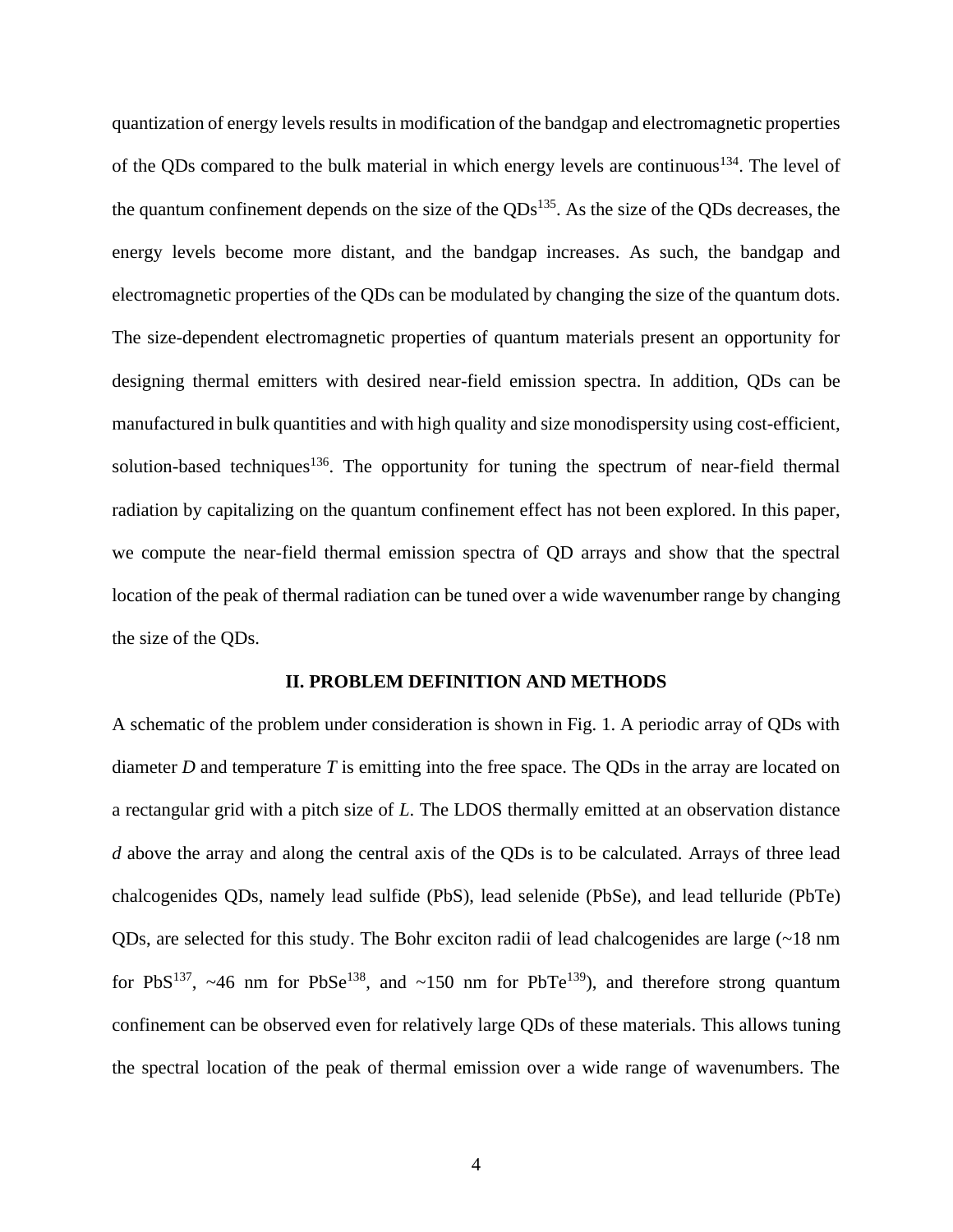bandgap of lead chalcogenides QDs is located in the wavenumber range of 5000-10000 cm<sup>-1 140-</sup> <sup>144</sup>, which can be thermally excited. Lead chalcogenides QDs are more suitable for hightemperature emitters. For low temperate applications, mercury chalcogenides  $QDs<sup>145</sup>$  can be considered.

The electromagnetic (and thus thermal radiative) properties of QDs are determined from their dielectric function,  $\varepsilon$ , which is dependent on the size of the QDs. The size-dependent dielectric function of the QDs can be extracted from their measured absorbance spectra<sup>140,141,143</sup> by utilizing the Maxwell-Garnett effective medium theory (EMT) and the Kramers-Kronig (KK) relation<sup>146</sup>. The absorption spectra of dilute solutions (filling fractions of  $\sim 10^{-3} - 10^{-5}$ ) of lead chalcogenides quantum dots in a transparent solvent have been measured using spectroscopy techniques<sup>140,141,143</sup>. The solvent for PbS and PbTe QDs is tetrachloroethylene  $(C_2Cl_4)$ , while carbon tetrachloride (CCl4) has been used for the PbSe QDs. For dilute solutions of QDs, the volume fraction of the QDs is very low and thus the absorption coefficient,  $\alpha_{\lambda}$ , of the solution can be related to the dielectric function of the QDs using the Maxwell-Garnett EMT  $as^{147}$ :

$$
\alpha_{\lambda} = \frac{18\pi}{\lambda} \frac{n_s^3}{\left(\varepsilon' + 2n_s^2\right)^2 + \varepsilon''^2} \varepsilon''
$$
\n(1)

where  $\lambda$  is the wavelength,  $n<sub>s</sub>$  is the solvent refractive index (1.53 for C<sub>2</sub>Cl<sub>4</sub><sup>148</sup> and 1.46 for CCl<sub>4</sub><sup>148</sup>), and  $\varepsilon'$  and  $\varepsilon''$  are the real and imaginary parts of the dielectric function of the QDs, respectively. The measured absorbance spectra have arbitrary units, and therefore do not directly provide the magnitude of the absorption coefficient,  $\alpha_{\lambda}$ . The magnitude of  $\alpha_{\lambda}$  is determined from the measured absorption spectra using the following procedure. It has been experimentally observed that the quantum confinement effect in the lead chalcogenide QDs is negligible at wavelengths below 400  $\text{nm}^{149}$ . As such, the dielectric function of the lead chalcogenide QDs for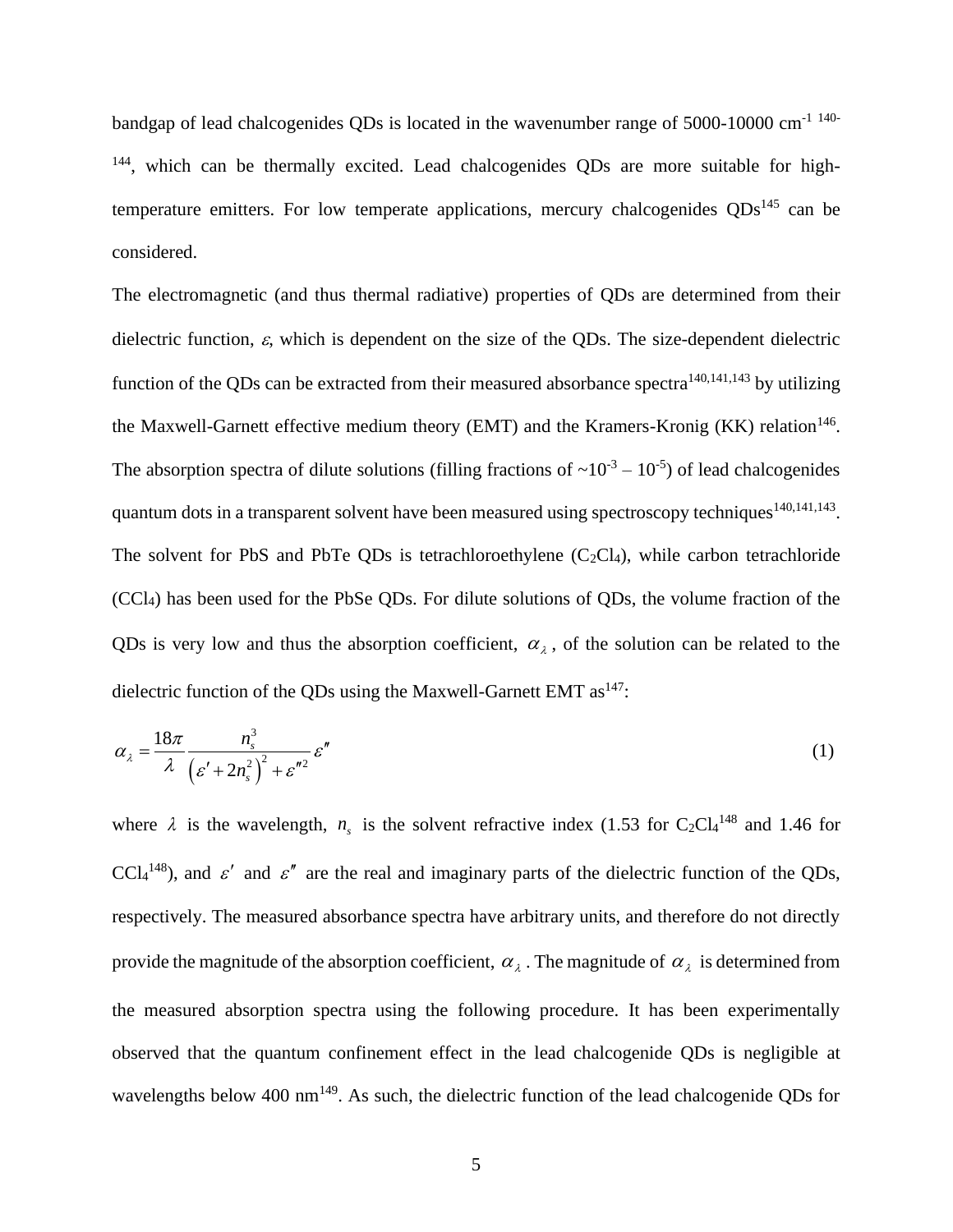wavelengths shorter than 400 nm is equal to that of the bulk. This allows calculating  $\alpha_{\lambda}$  of the QD solutions in the spectral range of  $0 - 400$  nm using the dielectric function of the bulk and Eq.  $(1)$ <sup>140,141</sup>. For wavelengths longer than 400 nm, first the absorbance spectra are normalized by their value at  $\lambda = 400$  nm. Then, the normalized spectra are multiplied by the absorption coefficient at 400 nm,  $\alpha_{\lambda=400nm}$ , as found using Eq. (1) and the dielectric function of the bulk, to obtain  $\alpha_{\lambda}$  for  $\lambda$  > 400 nm.

Equation (1) provides a relation between  $\alpha_{\lambda}$  and the dielectric function of the QDs,  $\varepsilon$ . However, the knowledge of  $\alpha_{\lambda}$  is not sufficient for finding  $\varepsilon$  as there are two unknowns, namely  $\varepsilon'$  and  $\varepsilon''$ , in Eq. (1). A relation between  $\varepsilon'$  and  $\varepsilon''$  can be established via the KK relation. The KK relation provides an equation for determining  $\varepsilon'$  at a given wavelength when  $\varepsilon''$  is known for all other wavelengths. To use the KK relation, first a wavelength interval between 0 and an upper limit,  $\lambda_{\text{max}}$ , is selected. The upper limit is selected such that  $\alpha_{\lambda}$  is negligible for  $\lambda > \lambda_{\text{max}}$ . When  $\alpha_{\lambda}$  is very small,  $\varepsilon$ " is negligible and it does not contribute to  $\varepsilon$ '. The wavelength interval between 0 and  $\lambda_{\text{max}}$  is then discretized into  $N_{\lambda}$  equal subintervals of length  $\Delta\lambda$ . The wavelength subintervals are small enough such that the peaks and dips in the absorbance coefficient are captured in the discretized data. Finally, the discretized KK relation is used to relate the real part of the dielectric function at a given wavelength  $\lambda_j$  (i.e.,  $\varepsilon'(\lambda_j)$ ) to the imaginary part of the dielectric function at all other wavelengths (i.e,  $\varepsilon''(\lambda_k)$ , where  $k = 1, 2, ..., N_{\lambda+1}$  and  $k \neq j$ ) as<sup>146</sup>:

$$
\varepsilon'(\lambda_j) = \varepsilon_{\infty} + \frac{2}{\pi} \sum_{\substack{k=1\\k \neq j}}^{N_{\lambda}+1} \frac{\lambda_j^2 \Delta \lambda}{\lambda_k (\lambda_j^2 - \lambda_k^2)} \varepsilon''(\lambda_k)
$$
 (2)

where  $N_{\lambda+1}$  is the number of discretized wavelengths, and  $\varepsilon_{\infty}$  is the high-frequency dielectric function which equals 1.5 for  $PbSe^{150}$  and 1.7 for  $PbS^{151}$  and  $PbTe^{152}$ .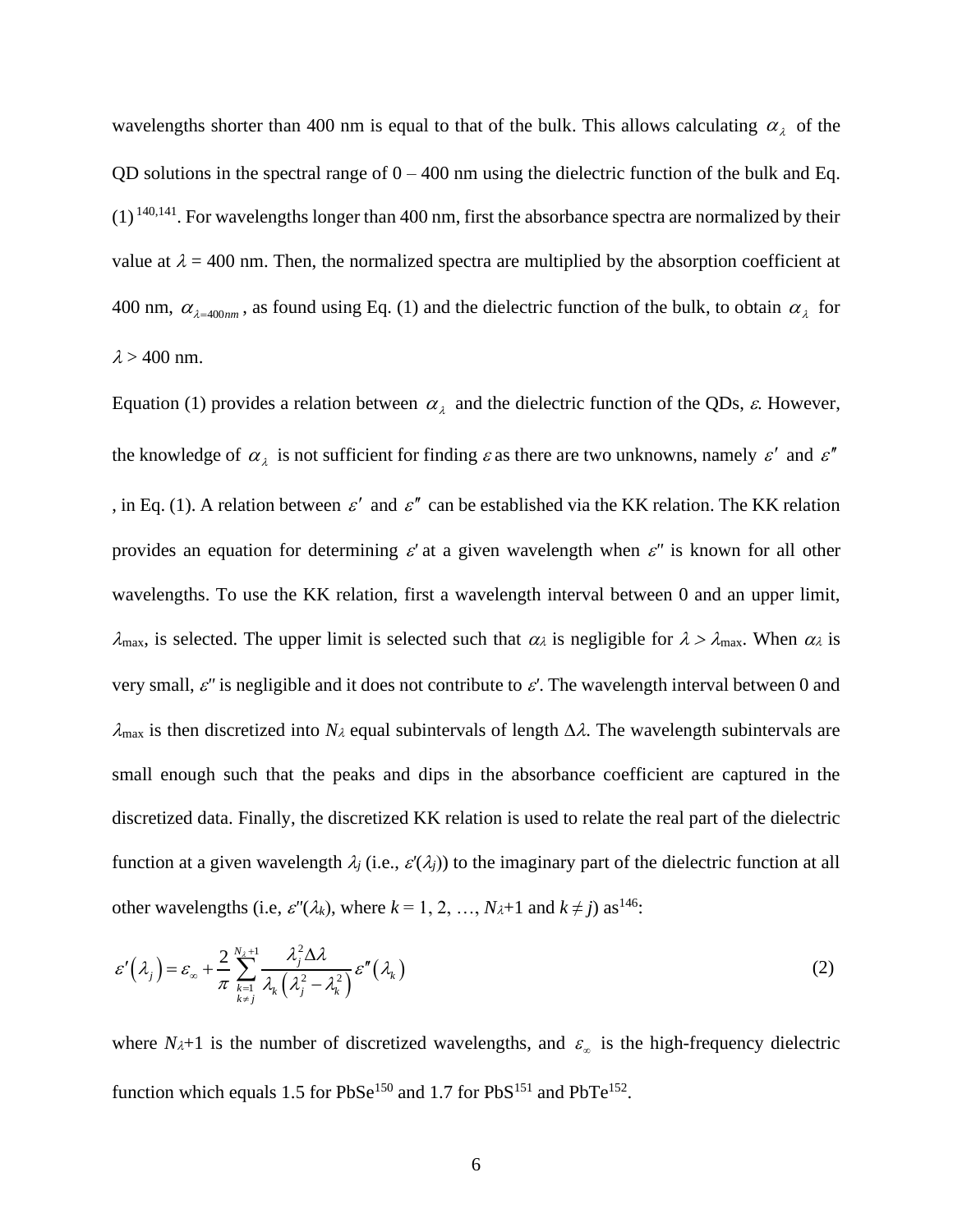The real and imaginary parts of the dielectric function of the QDs are found using Eqs. (1) and (2) and by utilizing an optimization technique. A block diagram of the optimization technique is shown in Fig. 2. The optimization process starts with an initial guess for the imaginary part of the dielectric function of QDs,  $\varepsilon''$ , at all discretized wavelengths. Then, the real part of the dielectric function,  $\varepsilon'$ , at a given wavelength  $\lambda_j$  ( $j = 1, 2, ..., N_{\lambda+1}$ ), is computed from the imaginary part at all other wavelengths,  $\lambda_k$  ( $k = 1, 2, ..., N_{\lambda+1}, k \neq j$ ), using the KK relation (Eq. (2)). Using the initial guess for  $\varepsilon''$  and the computed  $\varepsilon'$ , the absorption coefficients at the discretized wavelengths,  $\alpha_{\lambda_j}$  is estimated by Eq. (1). The total error involved in estimating  $\alpha_{\lambda}$  is defined as the summation of the squared difference of the measured ( $\alpha_{\lambda_j,meas}$ ) and computed ( $\alpha_{\lambda_j,comp}$ ) absorption coefficients over the discretized wavelengths, i.e.,

$$
err = \sum_{j=1}^{N_{\lambda}+1} \left( \alpha_{\lambda_j, comp} - \alpha_{\lambda_j, meas} \right)^2
$$
 (3)

Based on the error found from Eq. (3),  $\varepsilon''$  is corrected for all discretized wavelengths. Then,  $\varepsilon'$ and  $\alpha_{\lambda}$  are reevaluated in another iteration until the difference between  $\varepsilon''$  in two consecutive iterations becomes less than  $10^{-6}$  for all discretized wavelengths. To implement this optimization process, MATLAB's built-in *fmincon* function, which is a constrained nonlinear and multivariable minimization function, is utilized in which the interior-point method (IPM) is used for correcting  $\varepsilon$ " in each iteration. The objective function of *fmincon* is the total error defined by Eq. (3), while the decision variables are the imaginary parts of the dielectric function  $\varepsilon''$  at the discretized wavelengths.

Once the size-dependent dielectric function of the QDs is found, the local density of states (LDOS) thermally emitted by a periodic array of QDs at a near-field observation distance from the array is computed using the periodic thermal discrete dipole approximation (T-DDA)<sup>153</sup>. In the periodic T-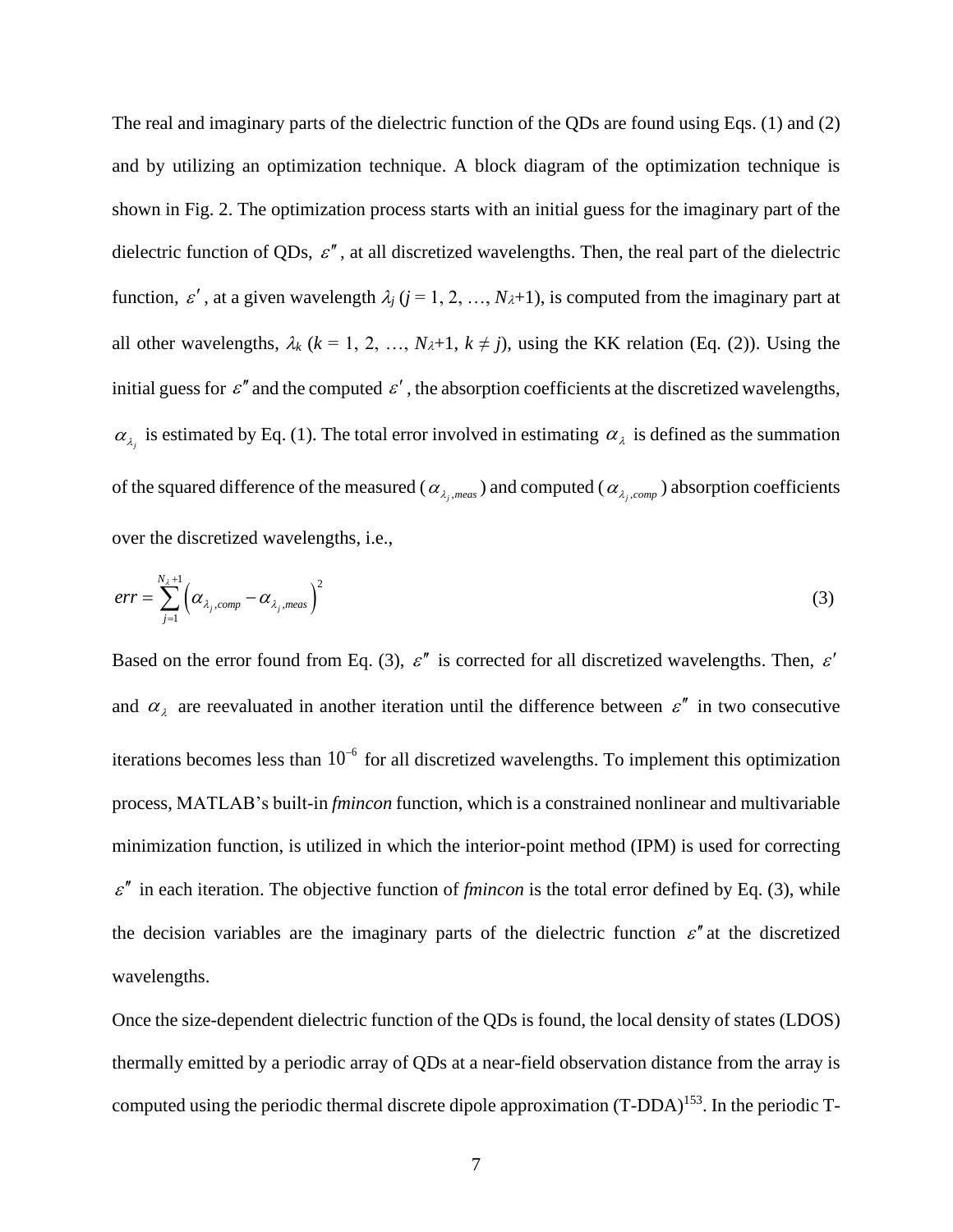DDA, the unit cell of the array (one quantum dot in this study) is discretized into cubical subvolumes with sizes much smaller than the wavelength, the observation distance, and the interdot spacing. In this case, the electric field within each sub-volume can be assumed as uniform (i.e., the sub-volumes behave as electric point dipoles)<sup>153</sup>. Then, the electric (magnetic) Green's function,  $\mathbf{g}_{i}^{E(H)}$ ,  $g_{i,o}^{E(H)}$ , representing the electric (magnetic) field generated in the unit-cell sub-volumes due to a point source at the observation location is obtained by solving a discretized form of Maxwell's equations as  $153$ :

$$
\frac{1}{\alpha_i} V_i \varepsilon_0 \left( \varepsilon_i - 1 \right) \mathbf{g}_{i,o}^{\gamma} - k_0^2 \sum_{j=1}^N V_j \left( \varepsilon_j - 1 \right) \mathbf{G}_{i,j}^{0E,P} \cdot \mathbf{g}_{j,o}^{\gamma} = \mathbf{G}_{i,o}^{0\gamma,P} , \ \gamma = E \text{ or } H, \ i = 1, 2, ..., N
$$
 (4)

where  $\alpha_i$ ,  $V_i$  and  $\varepsilon_i$  are the polarizability, volume and dielectric function of sub-volume *i*, respectively,  $\varepsilon_0$  is the free-space permittivity,  $k_0$  is the magnitude of the wavevector in the free space, subscript *o* refers to the observation point, and  $\mathbf{G}_{k,l}^{\text{0E(H)}}$  $\mathbf{G}_{k,l}^{\text{0E(H)},P}$  is the electric (magnetic) periodic Greens function between points  $k$  and  $l$  in the free space<sup>153</sup>. It should be noted that the Greens function  $\mathbf{g}_{i}^{E(H)}$ ,  $g_{i,o}^{E(H)}$  is wavevector-dependent, and thus Eq. (4) should be solved for all wavevectors in the Brillouin zone (i.e., wavevectors between  $-\pi/L$  and  $\pi/L$ ). The Green's functions for the replica  $(m, n)$  of sub-volume *i* in the unit cell can be found using  $\mathbf{g}_{i,o}^{E(H)}$ ,  $\mathbf{g}_{i,o}^{E(H)}$  as <sup>153</sup>:

$$
\mathbf{g}_{imn,0}^{\gamma} = \mathbf{g}_{i,o}^{\gamma} e^{iL(mk_x + nk_y)}, m, n = 0, \pm 1, \pm 2, \dots
$$
 (5)

Then, the total electric (magnetic) Greens function between replica (*m*, *n*) of sub-volume *i* and the observation point *o*,  $\mathbf{G}^{E(H)}_{imm}$  ${\bf G}^{E(H)}_{imn,o}$ , can be found from the wavevector-dependent electric (magnetic) Greens functions as:

$$
\mathbf{G}^{\gamma}_{imn,o} = \frac{L^2}{4\pi^2} \int_{-\pi/L}^{\pi/L} \int_{-\pi/L}^{\pi/L} \mathbf{g}^{\gamma}_{imn,o} \left( k_x, k_y \right) dk_y dk_x , \gamma = E \text{ or } H
$$
 (6)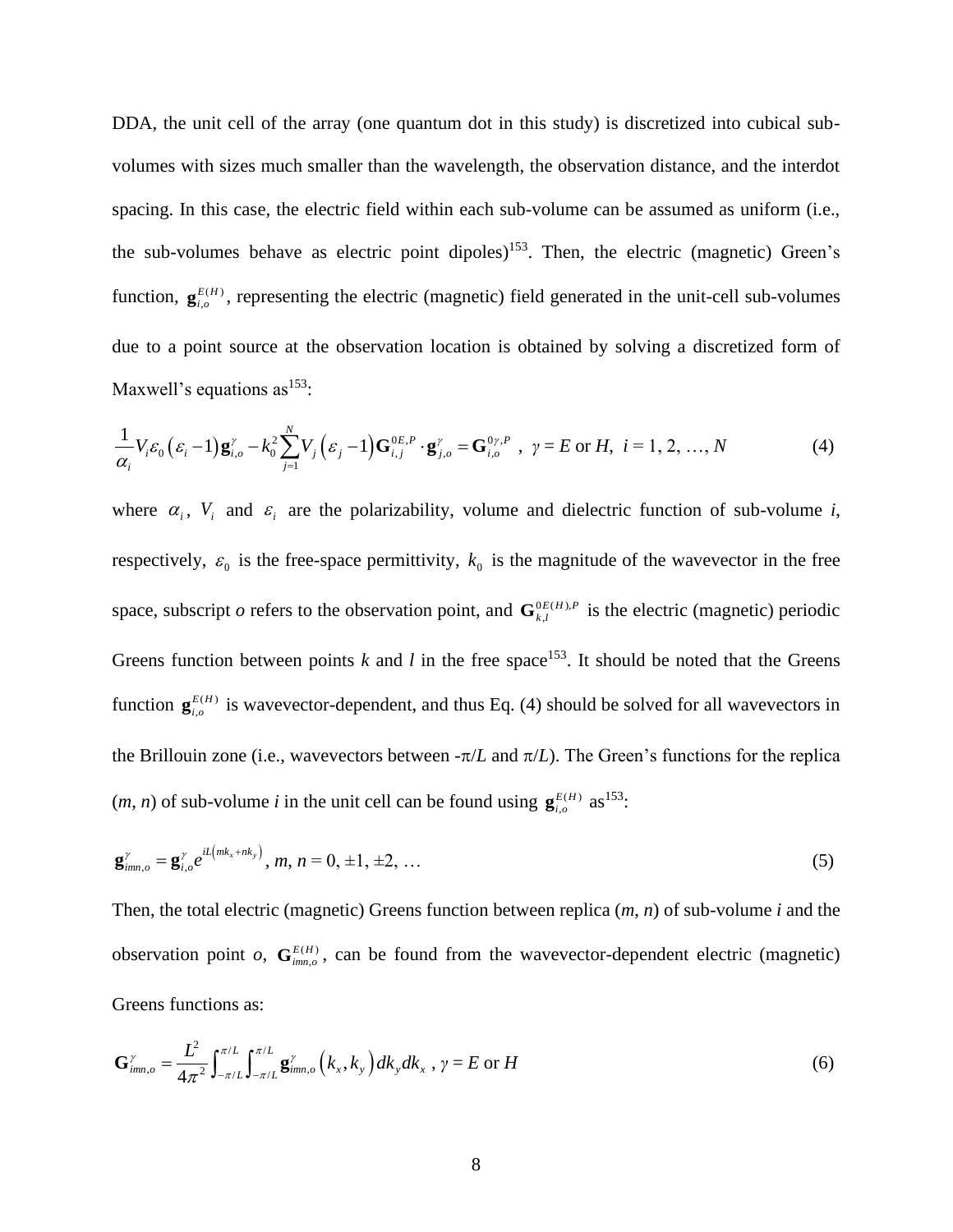Finally, the spectral LDOS emitted by the array at the observation distance,  $\rho_{\omega}$ , is found using

the total electric and magnetic Greens functions computed using Eq. (6) as:  
\n
$$
\rho_{\omega} = \frac{2k_0^2}{\pi \omega} \sum_{i=1}^{N} V_i \varepsilon_i'' \sum_{m=0}^{N_k} Trace \left[ k_0^2 \mathbf{G}_{imm,\sigma}^E \otimes \mathbf{G}_{imm,\sigma}^E + \mathbf{G}_{imm,\sigma}^H \otimes \mathbf{G}_{imm,\sigma}^H \right]
$$
\n(7)

where  $\omega$  is the angular frequency, *N* is the number of sub-volumes used for discretizing the unit cell of the array,  $\otimes$  shows the outer product, and  $N_k$  is the number of wavevectors used for discretizing the Brillouin zone.

#### **III. RESULTS AND DISCUSSION**

The dielectric function of PbS, PbSe, and PbTe QDs with various diameters *D* ranging from 3.3 nm to 6.8 nm is extracted from their absorption spectra using the optimization technique described in Section II (see Fig. 2). Several initial guesses, including  $\varepsilon''$  of the bulk material ( $\varepsilon''_{bulk}$ ), a constant (over wavelength)  $\varepsilon''$  equal to  $\varepsilon''_{bulk}$  at  $\lambda = 400$  nm, and a  $\varepsilon''$  inversely proportional to  $\lambda$  as

$$
\varepsilon''(\lambda) = \frac{400 \text{ nm}}{\lambda(\text{in nm})} \varepsilon''_{bulk} (400 \text{ nm})
$$
, are used for the decision variable when running the *fmincon*

function. All initial guesses result in the same dielectric function for QDs. However, a faster convergence is achieved when  $\varepsilon$ " of the bulk material is used as the initial guess. The  $\varepsilon$ " of the bulk materials is obtained from literature<sup>150-152</sup>.

As an example, the real and imaginary parts of the dielectric function of PbSe QDs are shown in Figs. 3a and 3b, respectively. The dielectric function of a bulk of PbSe<sup>150</sup> is also shown in Fig. 3 for comparison. As it is seen from Fig. 3,  $\varepsilon$ " of PbSe QDs has a peak in the wavenumber range of 5000 cm<sup>-1</sup> – 10000 cm<sup>-1</sup> (depending on the diameter of the QDs) which does not exist in  $\varepsilon$ " of the bulk. The imaginary part of the dielectric function represents absorption by the material. The dominant absorption mechanism in bulk lead chalcogenides (which are semiconducting materials)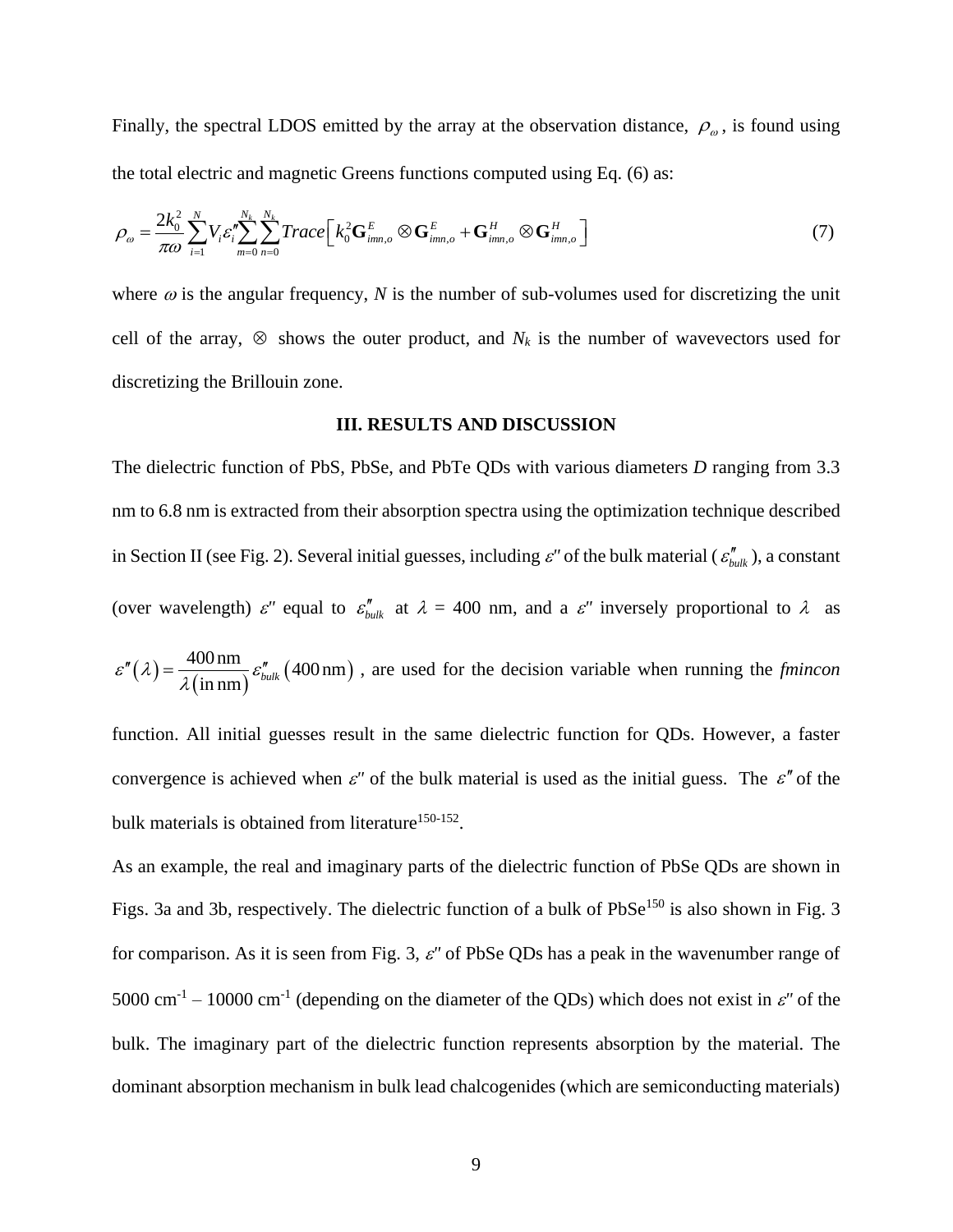in this range of wavenumbers is the intrinsic absorption, i.e., the transition of electrons from the valence band to the conduction band due to absorption of photons with energy equal to or greater than the bandgap energy<sup>154</sup>. For this reason,  $\varepsilon$ " of bulk lead chalcogenides abruptly increases at the bandgap energy  $(\sim 2250 \text{ cm}^{-1}$  for PbSe) above which photons can generate electron-hole pairs. Unlike bulk lead chalcogenides,  $\varepsilon$ " of the QDs is negligible for wavenumbers slightly larger than the bandgap causing a peak in  $\varepsilon$ " at the bandgap energy. Quantum dots have negligible  $\varepsilon$ " above the bandgap energy since their energy levels are discrete due to the quantum confinement effect. As such, photons with energy slightly higher than the bandgap are less likely to be absorbed as their energy needs to exactly match the difference between two energy levels in the valence and conduction bands. This causes  $\varepsilon$ " of the QDs to peak at the bandgap energy of the QDs. The bandgap energy of the QDs is strongly dependent on their size and so is the peak of their  $\varepsilon$ ". The peak of  $\varepsilon$ " of the QDs significantly shifts toward smaller wavelengths as the diameter of the QDs increases. It is seen from Fig. 3a that  $\varepsilon'$  increases to a maximum value around the wavenumber of the peak of  $\varepsilon$ " and then rapidly drops. This phenomenon is known as the anomalous dispersion<sup>155</sup>. Using the extracted dielectric functions, the spectral LDOS due to thermal radiation of periodic arrays of PbS, PbSe, and PbTe QDs is computed at an observation distance *d* of 50 nm. The QDs in the arrays are separated by a distance of 4*D* in both *x*- and *y*-directions (i.e., the array pitch is *L*  $=$  5*D*). Since the diameter of the QDs is much smaller than the wavelength, the observation distance and the interdot spacing, there is no need to discretize the QDs into smaller sub-volumes. The calculated LDOS spectra for PbS, PbSe, and PbTe QDs are shown in Figs. 4(a), 4(b), and 4(c), respectively. It is seen from Fig. 4 that the LDOS of the QD arrays has a peak whose spectral location strongly depends on the diameter of the QDs. The peak in the PbS spectrum is located at 5714 cm<sup>-1</sup> when  $D = 6.8$  nm. As D decreases, the spectral location of the peak shifts greatly toward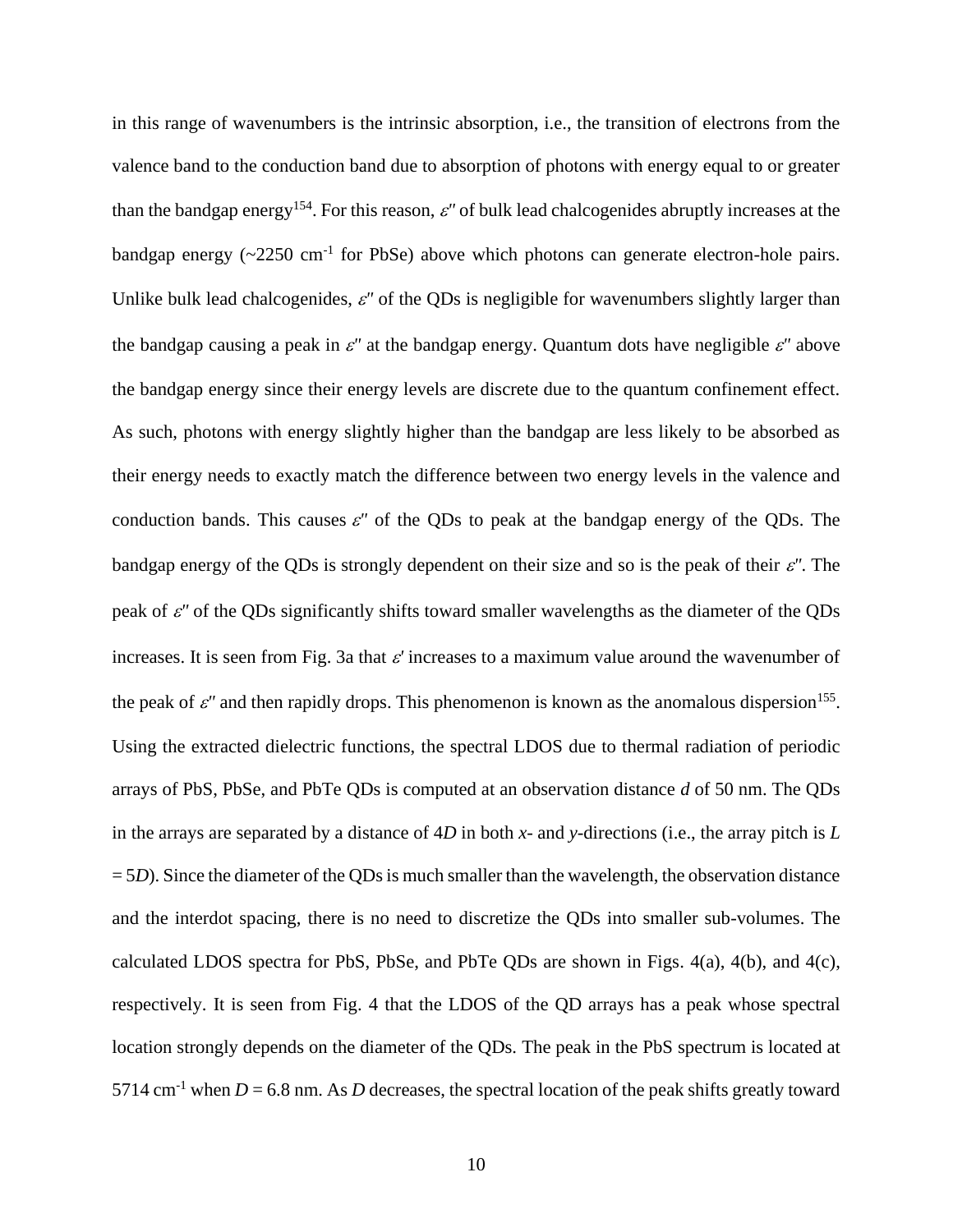higher frequencies such that the peak wavenumber reaches  $10204 \text{ cm}^{-1}$  (a shift of 4490 cm<sup>-1</sup>) when *D* decreases by only 3.1 nm (i.e., when  $D = 3.7$  nm). Similar size-dependent spectra are observed for periodic arrays of PbSe and PbTe QDs. The peak location of the LDOS thermally emitted by the PbSe (PbTe) QD arrays shifts from 5952 cm<sup>-1</sup> (5682 cm<sup>-1</sup>) for a diameter of 5.7 nm (6.7 nm) to 8265 cm<sup>-1</sup> (6969 cm<sup>-1</sup>) for a diameter of 3.3 nm (4.9 nm). The peaks observed in the LDOS spectra can be explained by considering the fact that thermal radiation by the QDs is proportional to the imaginary part of their electric polarizability given by the Clausius–Mossotti relation as

$$
\alpha'' = \frac{3\pi D^3 \varepsilon''}{2|\varepsilon + 2|^2}
$$
. It is seen that  $\alpha''$  is directly proportional to the imaginary part of the dielectric

function,  $\varepsilon''$ , which represents absorption by the QDs. As discussed before,  $\varepsilon''$  peaks at the bandgap energy of the QDs (see Fig. 3). As such,  $\alpha$ <sup>"</sup> and LDOS also exhibit a peak at the bandgap energy of the QDs. The bandgap energy of the QDs is strongly dependent on their diameter and so is the peak of thermal LDOS. The smaller the QDs, the larger the quantum confinement and the bandgap. As such, the peak of LDOS blue shifts significantly as QDs become smaller.

It should be noted that changing the pitch (or the filling factor) of the array mostly affects the magnitude of the LDOS rather than the spectral location of its peak. For example, the LDOS spectra for two arrays of 5.7-nm PbSe QDs with pitches of  $5D$  ( $f = 0.021$ ) and  $6D$  ( $f = 0.015$ ) are compared in Fig. 5. The magnitude of the LDOS for a pitch of 6*D* is about 30% less than that for a pitch of 5*D* throughout the considered wavenumber range. The reduction in the magnitude of the LDOS for the array with  $L = 6D$  is due to the smaller density of QDs in this array. The wavenumber of the LDOS peak, however, remains unchanged with increasing the array pitch from 5*D* to 6*D*. It should be noted that the coupling between neighboring QDs is negligible for both arrays with  $L =$ 5*D* and  $L = 6D$  due to the large interdot spacing. The coupling between neighboring QDs, which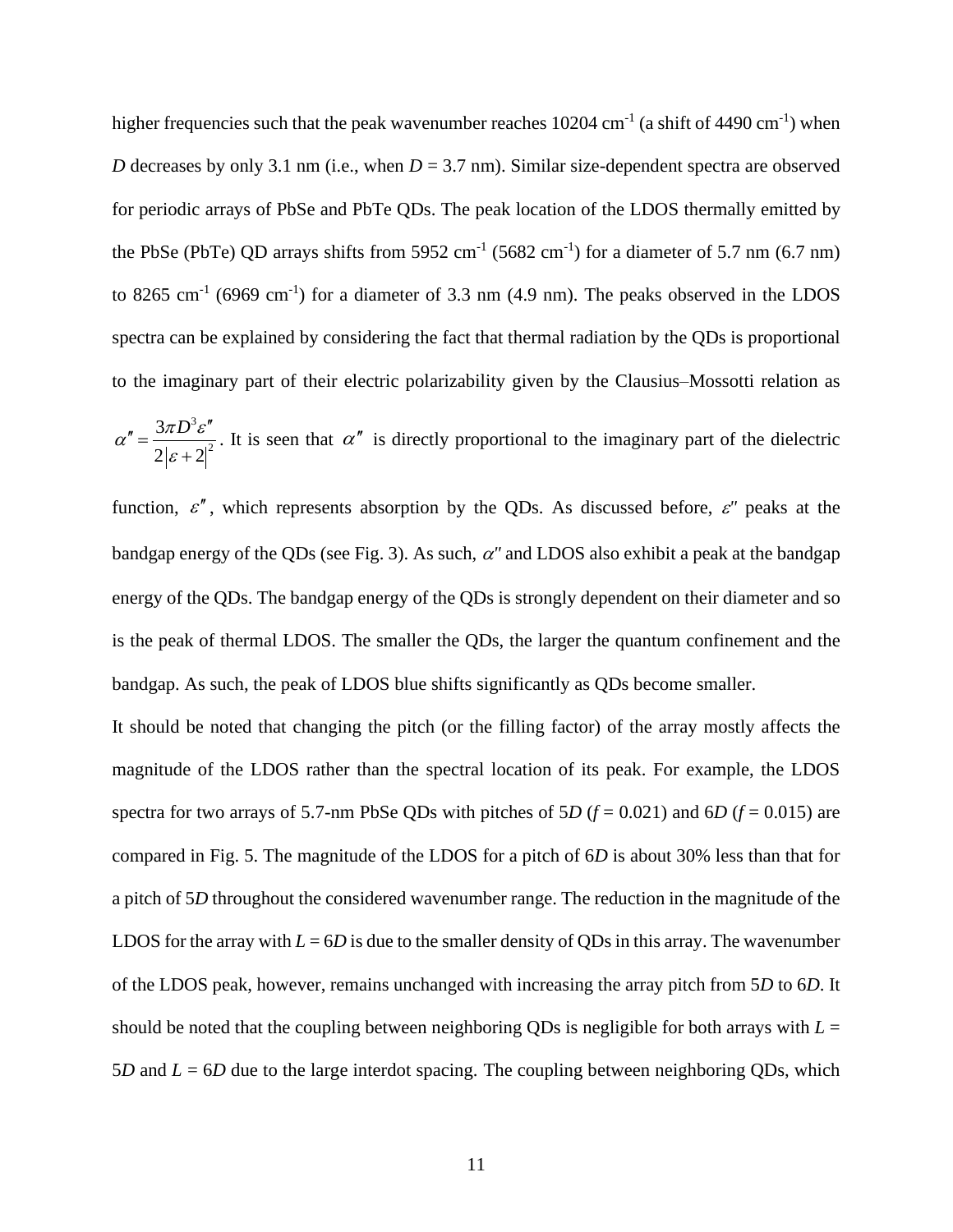becomes significant for very dense arrays (where the interdot spacing << *D*), does not change the spectral location of the peak LDOS.

The effect of increasing the number of QD layers in the array on the magnitude and the spectrum of the LDOS is also studied. The LDOS thermally emitted by an array made of *N<sup>L</sup>* layers of PbSe QDs (see the inset of Fig. 6) is shown in Fig. 6 for *N<sup>L</sup>* ranging from 1 to 20. The QDs have a diameter of  $D = 5.7$  nm, while the pitch size of the QD layers and the interlayer spacing are fixed at 5*D*. The LDOS is calculated at an observation distance of  $d = 50$  nm above the top layer. It can be seen from Fig. 6 that adding QD layers to the array increases the magnitude of the emitted LDOS. The contribution of additional layers to the emitted LDOS decreases with increasing *N<sup>L</sup>* such that increasing *N<sup>L</sup>* beyond 10 does not affect the LDOS anymore. The magnitude of the total (spectrally integrated over a wavenumber range of  $5000 - 9000$  cm<sup>-1</sup>) LDOS for  $N_L = 10$  is 33.1% larger than that for an array with  $N_L = 1$ . The spectrum of the LDOS and the wavenumber of the LDOS peak, however, remains unchanged as additional layers are added to the array.

It should be noted that the peak of near-field radiative heat transfer between two identical arrays of QDs can also be strongly tuned by changing the diameter of the QDs. The peak of thermal radiation by the emitting array is located at the same wavenumber as the peak of absorption by the receiving array (both are located around the bandgap energy of the QDs). As such, the near-field radiative heat transfer between the two arrays also peaks around the bandgap energy of the QDs. As an example, near-field radiative heat flux between two periodic arrays of PbSe QDs with a pitch size of 5*D* separated by a gap of  $d = 50$  nm is computed using the T-DDA for three different QD diameters. The emitting array is at 1200 K, while the receiving array is kept at 300 K. The near-field radiative heat flux between the two arrays is shown in Fig. 7 for three QD diameters of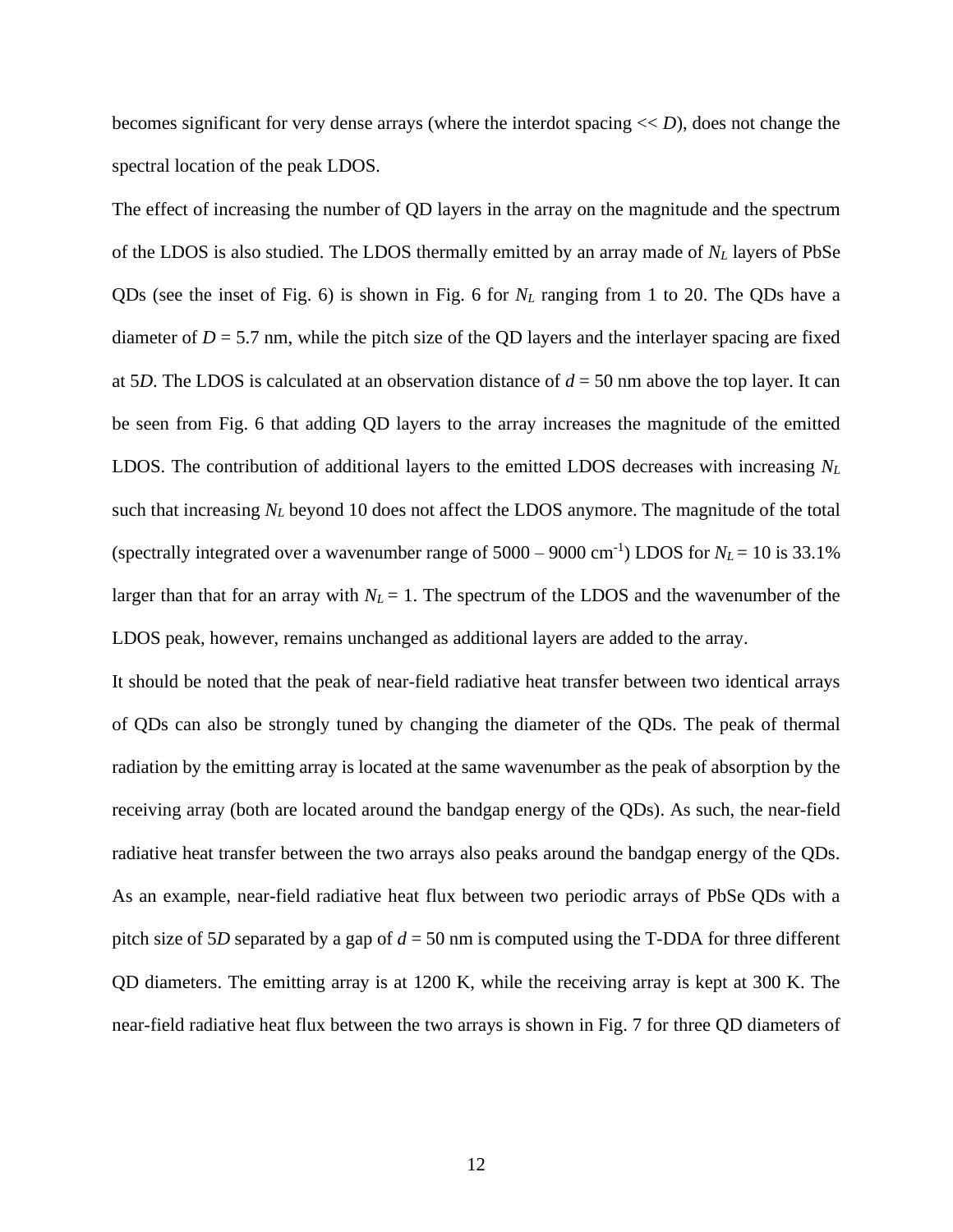4.7 nm, 5.2 nm, and 5.7 nm. The peak of near-field radiative heat transfer shifts significantly from  $6725 \text{ cm}^{-1}$  to  $5925 \text{ cm}^{-1}$ , when *D* slightly increases only from 4.7 nm to 5.7 nm.

Quantum dots can be fabricated in large quantities using cost-effective solution-based methods. The solution-based fabrication techniques result in random, rather than periodic, arrays of QDs. To study how the magnitude and spectrum of thermal radiation by random arrays are different from the periodic ones, the thermal LDOS for 100 random monolayer arrays is modeled using the non-periodic T-DDA<sup>156</sup>. The PbSe QDs with a diameter of 5.7 nm are considered for this study. The number of QDs in the random arrays is selected such that the filling factor of these arrays is the same as that of a periodic array with  $L = 6D$  (i.e.,  $f = 0.015$ ). Similar to the periodic array, a minimum interdot spacing of 5*D* is assumed between the QDs. The LDOS is calculated at a distance of *d* = 50 nm above the array. Initially, the LDOS is calculated for a 5*L* by 5*L* random array of QDs. Then, the array size is increased until no considerable change in the LDOS calculated at the distance of *d* = 50 nm is observed. An array size of 20*L* by 20*L* is found to be sufficient for modeling the LDOS at *d* = 50 nm. The spectral LDOS for the random arrays is compared with that for the periodic array in Fig. 8. As it is seen from this figure, the LDOS spectra and peak locations of the random arrays are similar to that for the periodic one. However, the magnitude of the LDOS fluctuates by 26% around its value for the periodic array. Figure 8 shows that the spectrum of nearfield thermal radiation can be tuned using random arrays of QDs which can be fabricated in large quantities using cost-effective techniques.

## **IV. CONCLUSIONS**

The thermally emitted LDOS by lead chalcogenide QD arrays at a near-field distance from the array as well as near-field radiative heat transfer between two identical lead chalcogenide QD arrays were calculated for various QD sizes using the T-DDA. The size-dependent dielectric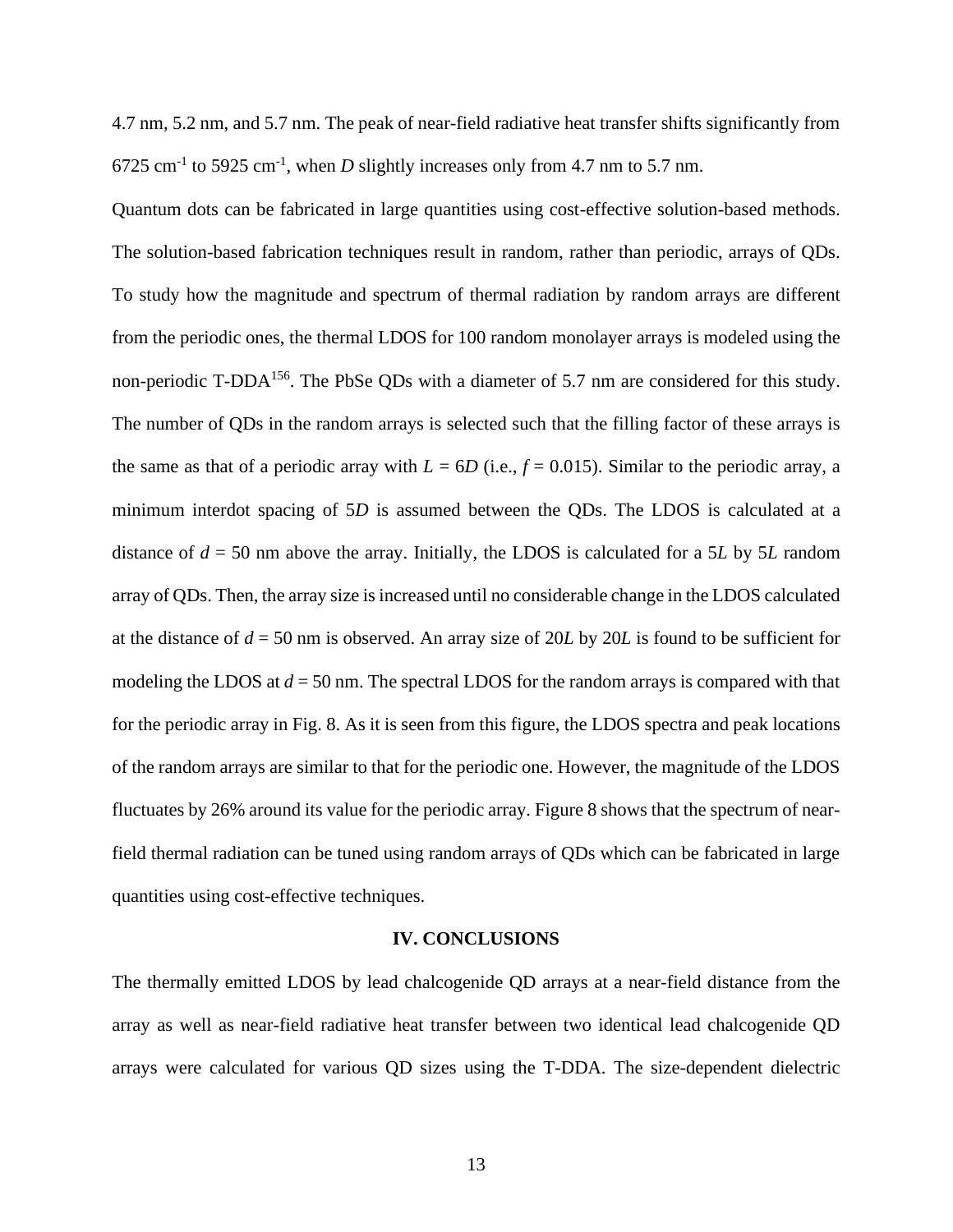function of the QDs was extracted from the measured absorption spectra found in the literature using the Maxwell-Garnett EMT, the KK relation and an optimization technique. It was shown that the near-field LDOS and heat flux have a peak around the bandgap energy of the QDs which strongly varies with the size of the QDs due to the quantum confinement effect. This peak is due to the large imaginary part of the polarizability of the QDs at the bandgap energy where interband transitions is the dominant absorption mechanism. This study shows that the spectrum of nearfield thermal radiation can be tuned by capitalizing on the size-dependent quantum confinement effect.

## **Acknowledgments**

This work is supported by the National Science Foundation under Grant No. CBET-1804360.

## **Data Availability**

The data that support the findings of this study are available from the corresponding author upon reasonable request.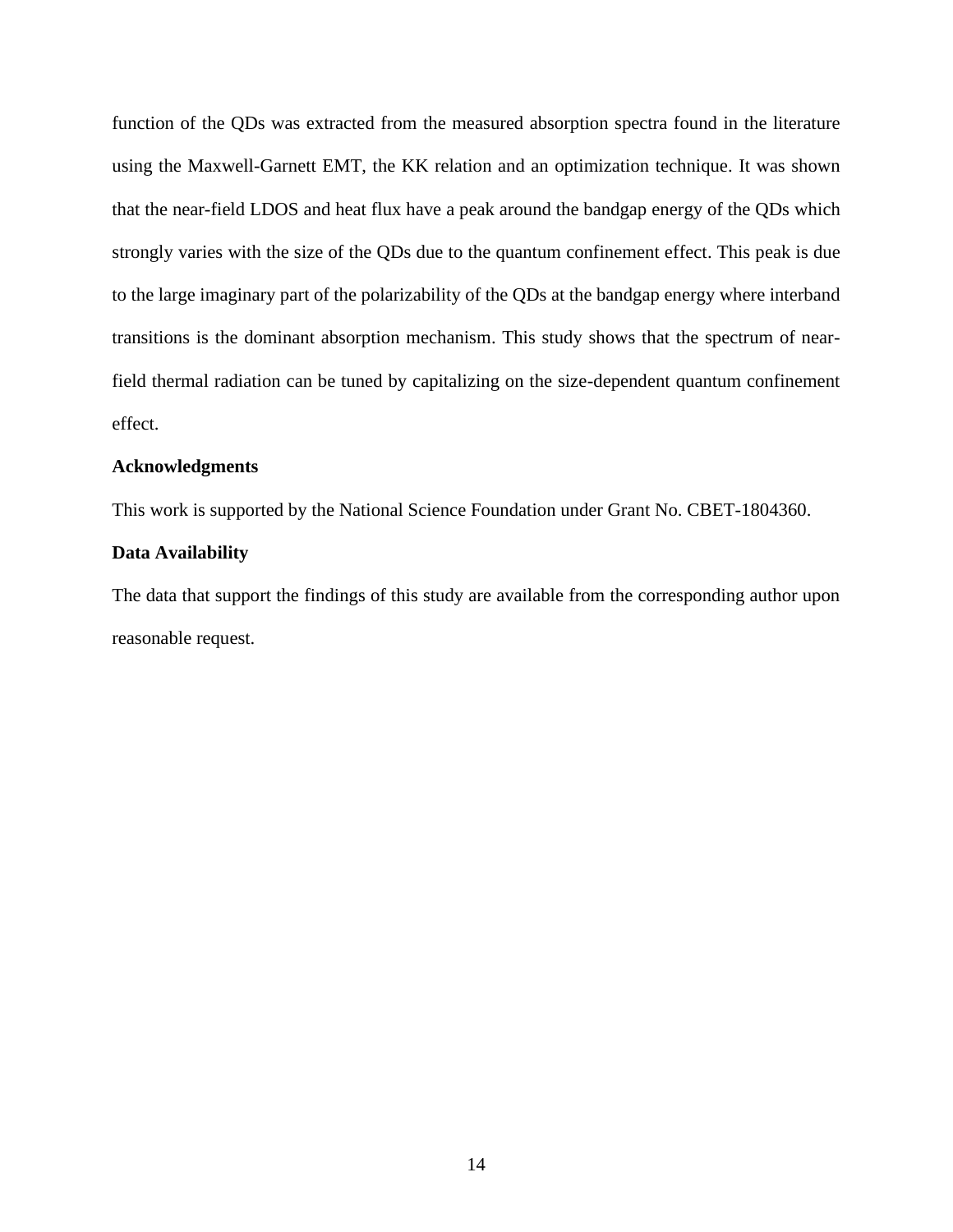# **References:**

<sup>1</sup> K. Joulain, J. P. Mulet, F. Marquier, R. Carminati, and J. J. Greffet, Surf. Sci. Rep. 57, 59 (2005).

<sup>2</sup> Y. De Wilde, F. Formanek, R. Carminati, B. Gralak, P. A. Lemoine, K. Joulain, J. P. Mulet, Y. Chen, and J. J. Greffet, Nature 444, 740 (2006).

<sup>3</sup> Y. Kajihara, K. Kosaka, and S. Komiyama, Rev. Sci. Instrum. 81, 033706 (2010).

 $4$  A. C. Jones, and M. B. Raschke, Nano Lett. 12, 1475 (2012).

<sup>5</sup> H. A. Bechtel, E. A. Muller, R. L. Olmon, M. C. Martin, and M. B. Raschke, Proc. Natl. Acad. Sci. 111, 7191 (2014).

<sup>6</sup> X. Chen, D. Hu, R. Mescall, G. You, D. N. Basov, Q. Dai, and M. Liu, Adv. Mater. 31, 1804774 (2019).

<sup>7</sup> S. Labouesse, S. C. Johnson, H. A. Bechtel, M. B. Raschke, and R. Piestun, ACS Photonics 7, 3346 (2020).

<sup>8</sup> R. S. DiMatteo, P. Greiff, S. L. Finberg, K. A. Young-Waithe, H. K. H. Choy, M. M. Masaki, and C. G. Fonstad, Appl. Phys. Lett. 79, 1894 (2001).

<sup>9</sup> M. D. Whale and E. G. Cravalho, IEEE Trans. Energy Convers. 17, 130 (2002).

 $10$  A. Narayanaswamy and G. Chen, Appl. Phys. Lett. 82, 3544 (2003).

<sup>11</sup> M. Laroche, R. Carminati, and J. J. Greffet, J. Appl. Phys. 100, 63704 (2006).

<sup>12</sup> K. Park, S. Basu, W. P. King, and Z. M. Zhang, J. Quant. Spectrosc. Radiat. Transf. 109, 305 (2008).

<sup>13</sup> M. Francoeur, R. Vaillon, and M. P. Mengüç, M. P. IEEE Trans. Energy Convers. 26, 686 (2011).

<sup>14</sup> O. Ilic, M. Jablan, J. D. Joannopoulos, I. Celanovic, and M. Soljačić, Opt. Express 20, A366 (2012).

<sup>15</sup> M. P. Bernardi, O. Dupré, E. Blandre, P. O. Chapuis, R. Vaillon, and M. Francoeur, Sci. Rep. 5, 11626 (2015).

<sup>16</sup> S. Molesky and Z. Jacob, Phys. Rev. B 91, 205435 (2015).

<sup>17</sup> J. Z. J. Lau, V. N. S. Bong, and B. T. Wong, B. T. J. Quant. Spectrosc. Radiat. Transf. 171, 39 (2016).

<sup>18</sup> R. St-Gelais, G. R. Bhatt, L. Zhu, S. Fan, and M. Lipson, ACS Nano 11, 3001 (2017).

<sup>19</sup> N. Vongsoasup, M. Francoeur, and K. Hanamura, Int. J. Heat Mass Transfer 115, 326 (2017).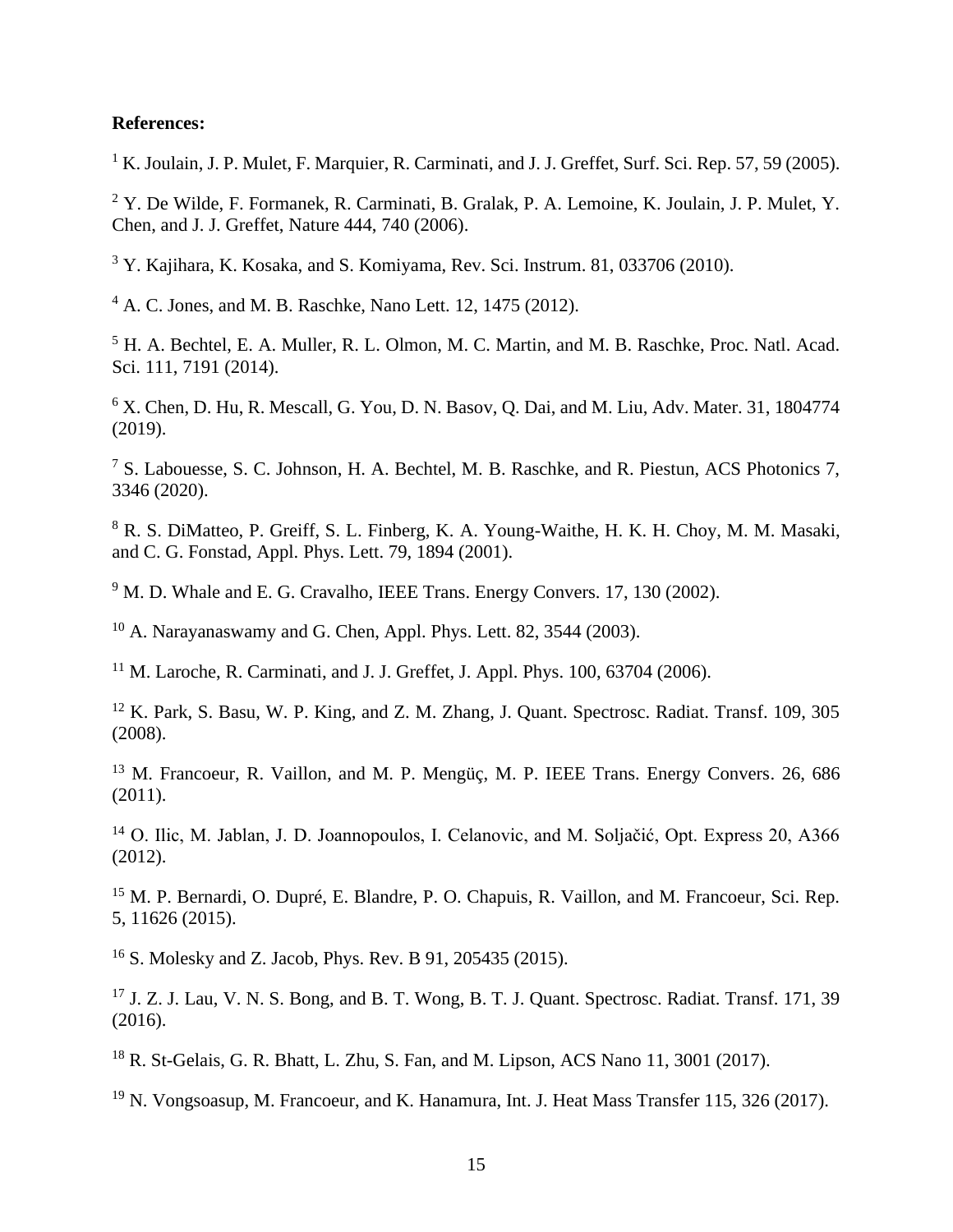<sup>20</sup> A. Fiorino, L. Zhu, D. Thompson, R. Mittapally, P. Reddy, and E. Meyhofer, Nat. Nanotechnol. 13, 806 (2018).

<sup>21</sup> M. Lim, J. Song, J. Kim, S. S. Lee, I. Lee, and B. J. Lee, J. Quant. Spectrosc. Radiat. Transf. 210, 35 (2018).

<sup>22</sup> P. Sabbaghi, Y. Yang, J. Y. Chang, and L. Wang, J. Quant. Spectrosc. Radiat. Transf. 234, 108 (2019).

<sup>23</sup> G. R. Bhatt, B. Zhao, S. Roberts, I. Datta, A. Mohanty, T. Lin, J. M. Hartmann, R. St-Gelais, S. Fan and M. Lipson, Nat. Commun. 11, 2545 (2020).

<sup>24</sup> D. Milovich, J. Villa, E. Antolin, A. Datas, A. Marti, R. Vaillon, and M. Francoeur, J. Photonics Energy 10, 025503 (2020).

<sup>25</sup> H. J. Mamin, Appl. Phys. Lett. 69, 433 (1996).

<sup>26</sup> K. Wilder, C. F. Quate, D. Adderton, R. Bernstein, and V. Elings, Appl. Phys. Lett. 73, 2527 (1998).

 $27$  E. A. Hawes, J. T. Hastings, C. Crofcheck, and M. P. Mengüç, Opt. Lett. 33, 1383 (2008).

<sup>28</sup> V. L. Y. Loke, and M. P. Mengüç, JOSA A 27, 2293 (2010).

<sup>29</sup> Y. Wang, Z. Du, Y. Park, C. Chen, X. Zhang, and L. Pan, Opt. Lett. 40, 3918 (2015).

<sup>30</sup> J. Cui, J. Zhang, T. Barayavuga, X. Wang, X. He, L. Yang, H. Xie, X. Mei, and W. Wang, Integr. Ferroelectr. 179, 140 (2017).

 $31$  B. Guha, C. Otey, C. B. Poitras, S. Fan, and M. Lipson, Nano Lett. 12, 4546 (2012).

<sup>32</sup> K. Chen, P. Santhanam, and S. Fan, Phys. Rev. Appl. 6, 024014 (2016).

<sup>33</sup> L. Zhu, A. Fiorino, D. Thompson, R. Mittapally, E. Meyhofer, and P. Reddy, Nature 566, 239 (2019).

<sup>34</sup> C. R. Otey, W. T. Lau, and S. Fan, Phys. Rev. Lett. 104, 154301 (2010).

<sup>35</sup> S. Basu and M. Francoeur, Appl. Phys. Lett. 98, 113106 (2011).

<sup>36</sup> H. Iizuka and S. Fan, J. Appl. Phys. 112, 024304 (2012).

<sup>37</sup> L. P. Wang and Z. M. Zhang, Nanoscale Microscale Thermophys. Eng. 17, 337 (2013).

<sup>38</sup> Y. Yang, S. Basu, and L. Wang, Appl. Phys. Lett. 103, 163101 (2013).

<sup>39</sup> K. Joulain, Y. Ezzahri, J. Drevillon, B. Rousseau, and D. D. S. Meneses, Opt. Express 23, A1388 (2015).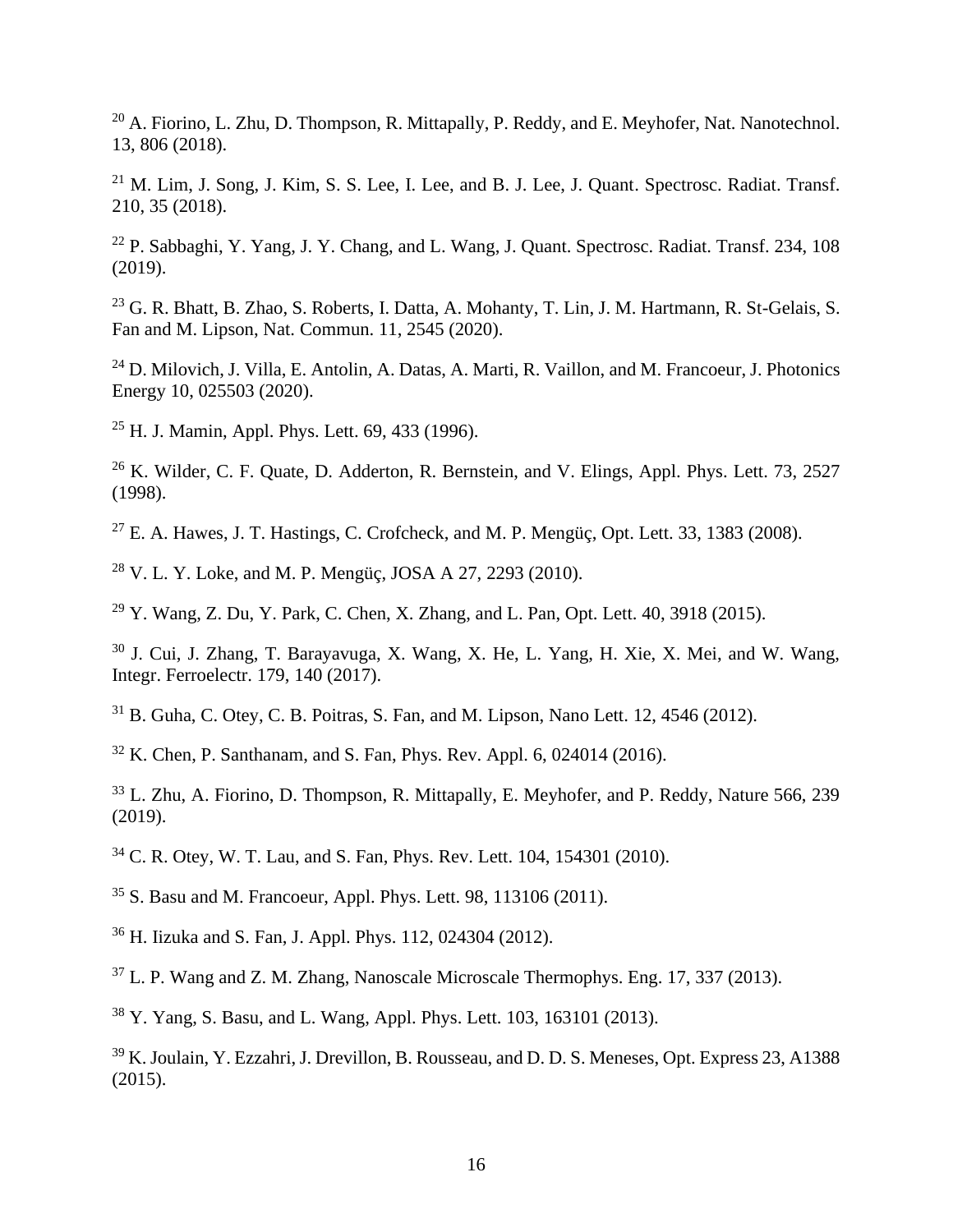A. Ghanekar, J. Ji, and Y. Zheng, Appl. Phys. Lett. 109, 123106 (2016).

Z. Zheng, X. Liu, A. Wang, and Y. Xuan, Int. J. Heat Mass Transfer 109, 63 (2017).

<sup>42</sup> A. Fiorino, D. Thompson, L. Zhu, R. Mittapally, S. A. Biehs, O. Bezencenet, N. El-Bondry, S. Bansropun, P. Ben-Abdallah, E. Meyhofer, and P. Reddy, ACS Nano 12, 5774 (2018).

 A. Ghanekar, Y. Tian, M. Ricci, S. Zhang, O. Gregory, and Y. Zheng, Opt. Express 26, A209 (2018).

<sup>44</sup> S. Wen, X. Liu, S. Cheng, Z. Wang, S. Zhang, and C. Dang, J. Quant. Spectrosc. Radiat. Transf. 234, 1 (2019).

F. Chen, X. Liu, Y. Tian, and Y. Zheng, Adv. Eng. Mater. 23, 2000825 (2020).

G. Xu, J. Sun, H. Mao, and T. Pan, Int. J. Therm. Sci. 149, 106179 (2020).

S. A. Biehs, F. S. S. Rosa, and P. Ben-Abdallah, Appl. Phys. Lett. 98, 243102 (2011).

 R. Guérout, J. Lussange, F. S. S. Rosa, J. P. Hugonin, D. A. R. Dalvit, J. J. Greffet, A. Lambrecht, and S. Reynaud, Phys. Rev. B 85, 180301 (2012).

 J. Lussange, R. Guérout, F. S. S. Rosa, J. J. Greffet, A. Lambrecht, and S. Reynaud, Phys. Rev. B 86, 085432 (2012).

X. L. Liu and Z. M. Zhang, Appl. Phys. Lett. 104, 251911 (2014).

X. L. Liu, R. Z. Zhang, and Z. M. Zhang, Int. J. Heat Mass Transf. 73, 389 (2014).

J. Dai, S. A. Dyakov, and M. Yan, Phys. Rev. B 92, 035419 (2015).

A. Didari and M. P. Mengüç, Opt. Express 23, A1253 (2015).

X. Liu, B. Zhao, and Z. M. Zhang, Phys. Rev. A 91, 062510 (2015).

J. Dai, S. A. Dyakov, S. I. Bozhevolnyi, and M. Yan, Phys. Rev. B 94, 125431 (2016).

Y. Yang and L. Wang, Phys. Rev. Lett. 117, 044301 (2016).

 V. Fernández-Hurtado, F. J. García-Vidal, S. Fan, and J. C. Cuevas, Phys. Rev. Lett. 118, 203901 (2017).

K. Isobe, D. Hirashima, and K. Hanamura, Int. J. Heat Mass Transf. 115, 467 (2017).

D. Lu, A. Das, and W. Park, Opt. Express 25, 12999 (2017).

J. I. Watjen, X. L. Liu, B. Zhao, and Z. M. Zhang, J. Heat Transf. 139, 052704(2017).

Y. Yang, P. Sabbaghi, and L. Wang, Int. J. Heat Mass Transf. 108, 851 (2017).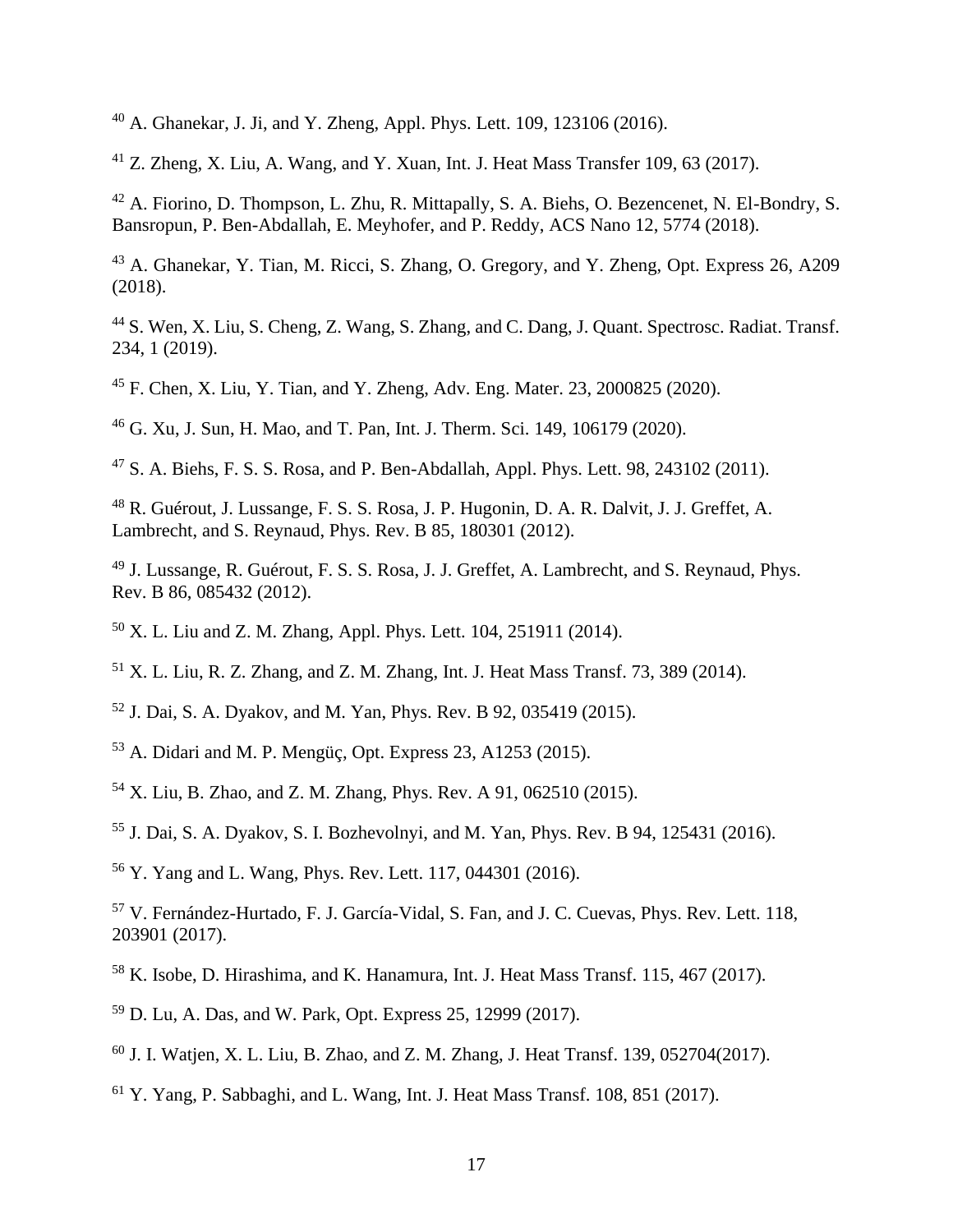H. Yu, D. Liu, Z. Yang, and Y. Duan, Sci. Rep. 7, 1 (2017).

 A. Didari, E. B. Elçioğlu, T. Okutucu-Özyurt, and M. P. Mengüç, J. Quant. Spectrosc. Radiat. Transf. 212, 120 (2018).

J. Shen, X. Liu, H. He, W. Wu, and B. Liu, J. Quant. Spectrosc. Radiat. Transf. 211, 1 (2018).

Y. H. Kan, C. Y. Zhao, and Z. M. Zhang, Phys. Rev. B 99, 035433 (2019).

 M. J. He, H. Qi, Y. T. Ren, Y. J. Zhao, and M. Antezza, Int. J. Heat Mass Transf. 150, 119305 (2020).

F. R. Chen, G. An, and Z. G. Xu, J. Quant. Spectrosc. Radiat. Transf. 258, 107395 (2021).

 W. T. Lau, J. T. Shen, G. Veronis, S. Fan, and P. V. Braun, Appl. Phys. Lett. 92, 103106 (2008).

P. Ben-Abdallah, K. Joulain, and A. Pryamikov, Appl. Phys. Lett. 96, 143117 (2010).

 A. Rodriguez, O. Ilic, P. Bermel, I. Celanovic, J. D. Joannopoulos, M. Soljačić, and S. Johnson Phys. Rev. Lett. 107, 114302 (2011).

M. Tschikin, P. Ben-Abdallah, and S. A. Biehs, Phys. Lett. A 376, 3462 (2012).

T. Inoue, T. Asano, and S. Noda, Phys. Rev. B 95, 125307 (2017).

M. Elzouka, and S. Ndao, J. Quant. Spectrosc. Radiat. Transf. 204, 56 (2018).

T. Inoue, T. Asano, and S. Noda, Opt. Express 26, 32074 (2018).

S. A. Biehs and M. Tschikin, Phys. Rev. Lett. 109, 104301 (2012).

Y. Guo, C. L. Cortes, S. Molesky, and Z. Jacob, Appl. Phys. Lett. 101, 131106 (2012).

Y. Guo and Z. Jacob, Opt. Express 21, 15014 (2013).

X. L. Liu, R. Z. Zhang, and Z. M. Zhang, Appl. Phys. Lett. 103, 213102 (2013).

B. Liu and S. Shen, Phys. Rev. B 87, 115403 (2013).

C. Simovski, S. Maslovski, I. Nefedov, and S. Tretyakov, Opt. Express 21, 14988 (2013).

M. Tschikin, S. A. Biehs, R. Messina, and P. Ben-Abdallah, J. Opt. 15, 105101 (2013).

T. J. Bright, X. L. Liu, and Z. M. Zhang, Opt. Express 22, A1112 (2014).

 S. Lang, M. Tschikin, S. A. Biehs, A. Y. Petrov, and M. Eich, Appl. Phys. Lett. 104, 121903 (2014).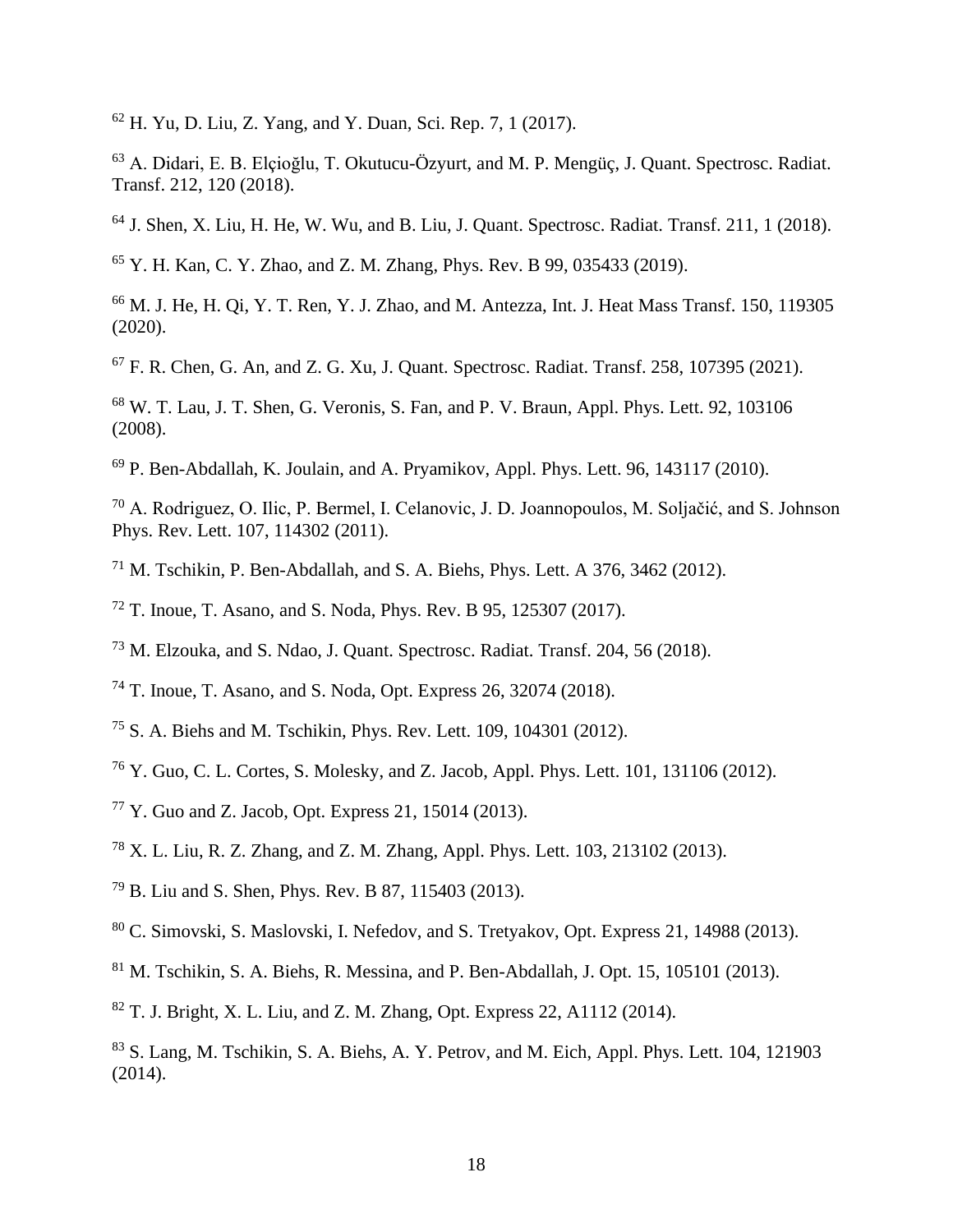- X. Liu, R. Z. Zhang, and Z. Zhang, ACS Photonics 1, 785 (2014).
- B. Liu, J. Shi, K. Liew, and S. Sheng, Opt. Commun. 314, 57 (2014).
- Y. Bai, Y. Jiang, L. Liu, 158, 61 (2015).
- S. A. Biehs, S. Lang, A. Y. Petrov, M. Eich, and P. Ben-Abdallah, Phys. Rev. Lett. 115, 174301 (2015). J. Quant. Spectrosc. Radiat. Transf.
- J. Y. Chang, S. Basu, and L. Wang, J. Appl. Phys. 117, 054309 (2015).
- J. Y. Chang, Y. Yang, and L. Wang, Int. J. Heat Mass Transf. 87, 237 (2015).
- J. Liu and E. Narimanov, Phys. Rev. B 91, 041403 (2015).
- M. Tschikin, S. A. Biehs, P. Ben-Abdallah, S. Lang, A. Y. Petrov, and M. Eich, J. Quant. Spectrosc. Radiat. Transf. 158, 17 (2015).
- S. Jin, M. Lim, S. S. Lee, and B. J. Lee, Opt. Express 24, A635 (2016).
- R. Messina, P. Ben-Abdallah, B. Guizal, M. Antezza, and S. A. Biehs, Phys. Rev. B 94, 104301 (2016).
- S. A. Biehs, and P. Ben-Abdallah, Z. Naturforsch. A, 72, 115 (2017).
- T. Ikeda, K. Ito, and H. Iizuka, J. Appl. Phys. 121, 013106 (2017).
- K. Shi, F. Bao, and S. He, ACS Photonics 4, 971 (2017).
- B. Zhao, B. Guizal, Z. M. Zhang, S. Fan, and M. Antezza, Phys. Rev. B 95, 245437 (2017).
- L. Ge, Y. Cang, K. Gong, L. Zhou, D. Yu, and Y. Luo, AIP Adv. 8, 085321 (2018).
- Q. M. Zhao, T. B. Wang, D. J. Zhang, W. X. Liu, T.B. Yu, Q. H. Liao, and N. H. Liu, Chin. Phys. B 27, 094401 (2018).
- A. Ghanekar, Y. Tian, X. Liu, and Y. Zheng, J. Photonics Energy 9, 032706 (2019).
- J. Y. Chang, P. Sabbaghi, and L. Wang, Int. J. Heat Mass Transf. 158, 120023 (2020).
- W. Du, J. Yang, S. Zhang, N. Iqbal, Y. Dang, J. B. Xu, and Y. Ma, Nano Energy, 78, 105264 (2020).
- J. Song, Q. Cheng, L. Lu, B. Li, K. Zhou, B. Zhang, Z. Luo, X. Zhou, Phys. Rev. Appl. 13, 024054 (2020).
- X. Wu, and C. Fu, J. Quant. Spectrosc. Radiat. Transf. 258, 107337 (2021).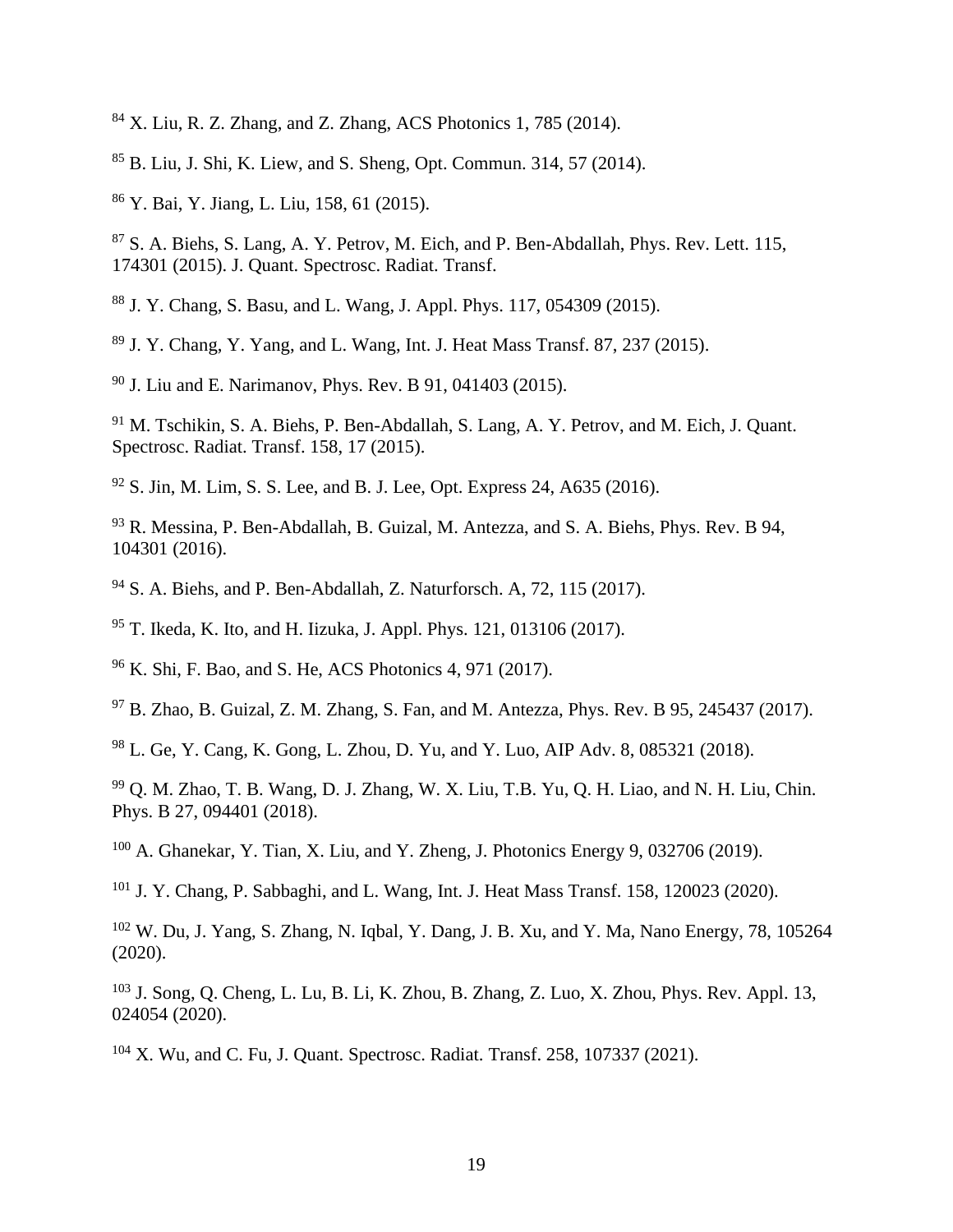S. A. Biehs, P. Ben-Abdallah, F. S. S. Rosa, K. Joulain, and J. J. Greffet, Opt. Express 19, A1088 (2011).

- E. Y. Santiago, J. E. Perez-Rodriguez, and R. Esquivel-Sirvent, J. Phys. Chem. C 121, 12392 (2017).
- T. Zhou, T. B. Wang, Q. H. Liao, J. T. Liu, T. B. Yu, and N. H. Liu, Phys. Lett. A 381, 1976 (2017).
- H. Yu, Y. Duan, and Z. Yang, Int. J. Heat Mass Transf. 123, 67 (2018).
- K. Joulain and J. Drevillon, Phys. Rev. B 81, 165119 (2010).
- S. Basu M. Francoeur, Appl. Phys. Lett. 99, 143107 (2011).
- <sup>111</sup> M. Francoeur, S. Basu, and S. J. Petersen, Opt. Express 19, 18774 (2011).
- Z. Zheng and Y. Xuan, Int. J. Heat Mass Transf. 54, 1101 (2011).
- Z. Zheng and Y. Xuan, Chi. Sci. Bull. 56, 2312 (2011).
- L. Cui, Y. Huang, and J. Wang, J. Appl. Phys. 112, 084309 (2012).
- S. Basu and L. Wang, Appl. Phys. Lett. 102, 053101 (2013).
- L. Cui, Y. Huang, J. Wang, and K. Y. Zhu, Appl. Phys. Lett. 102, 053106 (2013).
- <sup>117</sup> S. J. Petersen, S. Basu, and M. Francoeur, Photonics Nanostructures: Fundam. Appl. 11, 167 (2013).

<sup>118</sup> S. J. Petersen, S. Basu, B. Raeymaekers, and M. Francoeur, J. Quant. Spectrosc. Radiat. Transf. 129, 277 (2013).

- S. Basu and M. Francoeur, Opt. Lett. 39, 1266 (2014).
- D. Drosdoff, A. D. Phan, and L. M. Woods, Adv. Opt. Mater. 2, 1038 (2014).
- <sup>121</sup> H. Iizuka and S. Fan, J. Quant. Spectrosc. Radiat. Transf. 148, 156 (2014).
- Y. Bai, Y. Jiang, and L. Liu, J. Phys. D: Appl. Phys. 47, 445304 (2014).
- Y. Bai, Y. Jiang, and L. Liu, J. Quant. Spectrosc. Radiat. Transf. 158, 36 (2015).
- S. Basu, Y. Yang, and L. Wang, Appl. Phys. Lett. 106, 033106 (2015).
- A. Didari and M. P. Mengüç, Opt. Express 23, A547 (2015).
- A. Ghanekar, L. Lin, J. Su, H. Sun, and Y. Zheng, Opt. Express 23, A1129 (2015).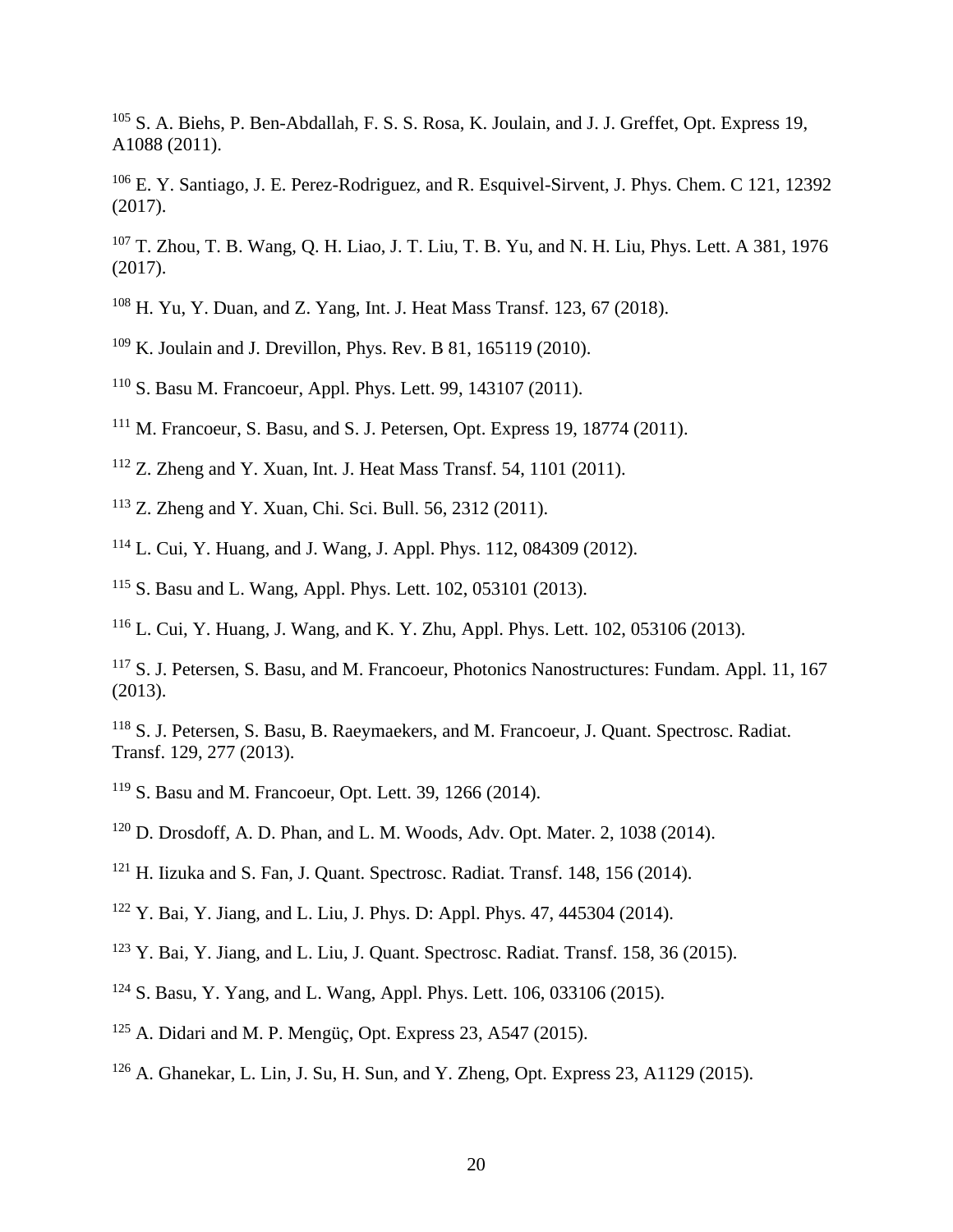- $127$  N. Zhou and X. Xu, J. Quant. Spectrosc. Radiat. Transf. 167, 156 (2015).
- <sup>128</sup> A. Ghanekar, L. Lin, and Y. Zheng, Opt. Express 24, A868 (2016).
- <sup>129</sup> A. Didari, M. P. Mengüç, J. Quant. Spectrosc. Radiat. Transf. 197, 95 (2017).
- <sup>130</sup> A. Ghanekar, Y. Tian, S. Zhang, Y. Cui, and Y. Zheng, Materials 10, 885 (2017).

<sup>131</sup> Q. Zhao, T. Zhou, T. Wang, W. Liu, J. Liu, T. Yu, Q. Liao, and N. Liu, J. Phys. D: Appl. Phys. 50, 145101 (2017).

<sup>132</sup> K. Isobe and K. Hanamura, Int. J. Heat Mass Transf. 134, 807 (2019).

<sup>133</sup> Y. Taniguchi, K. Isobe, and K. Hanamura, Appl. Therm. Eng. 183, 116041 (2021).

<sup>134</sup> G. Schmid, *Nanoparticles: from theory to application* (John Wiley & Sons, Inc., Hoboken, NJ, 2011).

<sup>135</sup> H. V. Demir, and S. V. Gaponenko, *Applied nanophotonics* (Cambridge University Press, New York, NY, 2018).

<sup>136</sup> A. R. Kirmani, J. M. Luther, M. Abolhasani, and A. Amassian, ACS Energy Lett. 5, 3069 (2020).

<sup>137</sup> W. Ma, J. M. Luther, H. Zheng, Y. Wu, and A. P. Alivisatos, Nano Lett. 9, 1699 (2009).

<sup>138</sup> F. W. Wise, Acc. Chem. Res. 33, 773 (2000).

<sup>139</sup> J. E. Murphy, M. C. Beard, A. G. Norman, S. P. Ahrenkiel, J. C. Johnson, P. Yu, O. I. Mićić, R. J. Ellingson, and A. J. Nozik, J. Am. Chem. Soc. 128, 3241 (2006).

<sup>140</sup> I. Moreels, K. Lambert, D. De Muynck, F. Vanhaecke, D. Poelman, J. C. Martins, G. Allan, and Z. Hens, Chem. Mater. 19, 6101 (2007).

<sup>141</sup> I. Moreels, K. Lambert, D. Smeets, D. De Muynck, T. Nollet, J. C. Martins, F. Vanhaecke, A. Vantomme, C. Delerue, G. Allan, Z. Hens, ACS Nano 3, 3023 (2009).

<sup>142</sup> L. Yan, X. Shen, Y. Zhang, T. Zhang, X. Zhang, Y. Feng, J. Yin, J. Zhao, and W. W. William, RSC Adv. 5, 54109 (2015).

143 J. L. Peters, J. de Wit, and D. Vanmaekelbergh, Chem. Mater. 31, 1672 (2019).

<sup>144</sup> Y. Xia, S. Liu, K. Wang, X. Yang, L. Lian, Z. Zhang, J. He, G. Liang, S. Wang, M. Tan, H. Song, D. Zhang, J. Gao, J. Tang, M. C. Beard, and J. Zhang, Adv. Funct. Mater. 30, 1907379 (2020).

<sup>145</sup> E. Lhuillier, and P. Guyot-Sionnest, IEEE J. Sel. Top. Quantum Electron. 23, 1 (2017).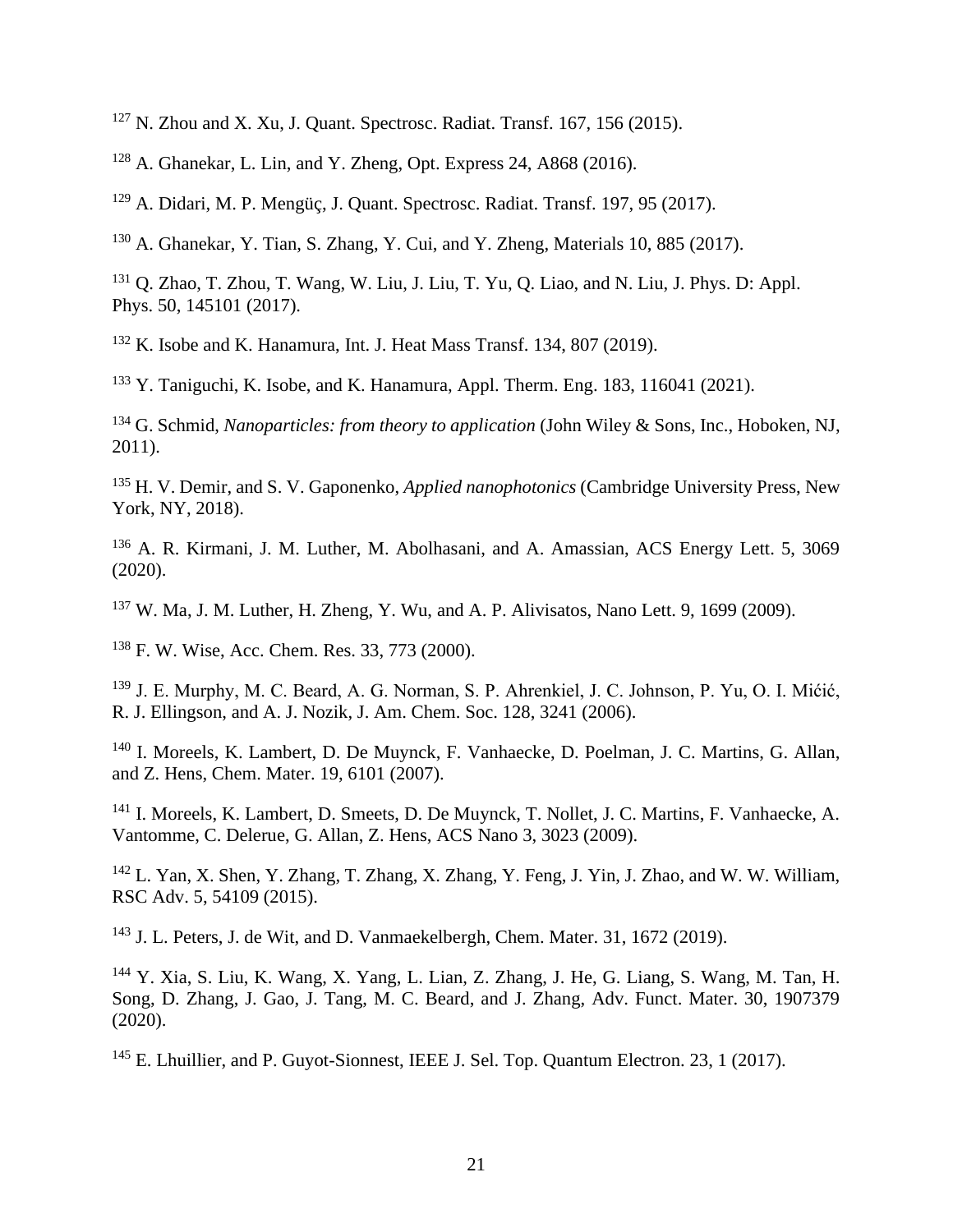<sup>146</sup> I. Moreels, G. Allan, B. De Geyter, L. Wirtz, C. Delerue, and Z. Hens, Phys. Rev. B 81, 235319 (2010).

- D. Ricard, M. Ghanassi, and M. C. Schanne-Klein, Opt. Commun. 108, 311 (1994).
- H. H. Marvin, Phys. Rev. Series I 34, 161 (1912).
- I. Moreels, and Z. Hens, Small 4, 1866 (2008).
- N. Suzuki, K. Sawai, and S. Adachi, J. Appl. Phys. 77, 1249 (1995).
- H. Kanazawa and S. Adachi, J. Appl. Phys. 83, 5997 (1998).
- N. Suzuki and S. Adachi, Jpn. J. Appl. Phys. 33, 193 (1994).
- S. Edalatpour, Phys. Rev. E 99, 063308 (2019).

 M. S. Dresselhaus, *Solid State Physics, Part II: Optical Properties of Solids* (Massachusetts Institute of Technology, Cambridge, MA, 2001).

F. Wooten, Optical Properties of Solids (Academic Press, Cambridge, MA, 2013).

 S. Edalatpour, M. Čuma, T. Trueax, R. Backman, and M. Francoeur, Phys. Rev. E 91, 063307 (2015).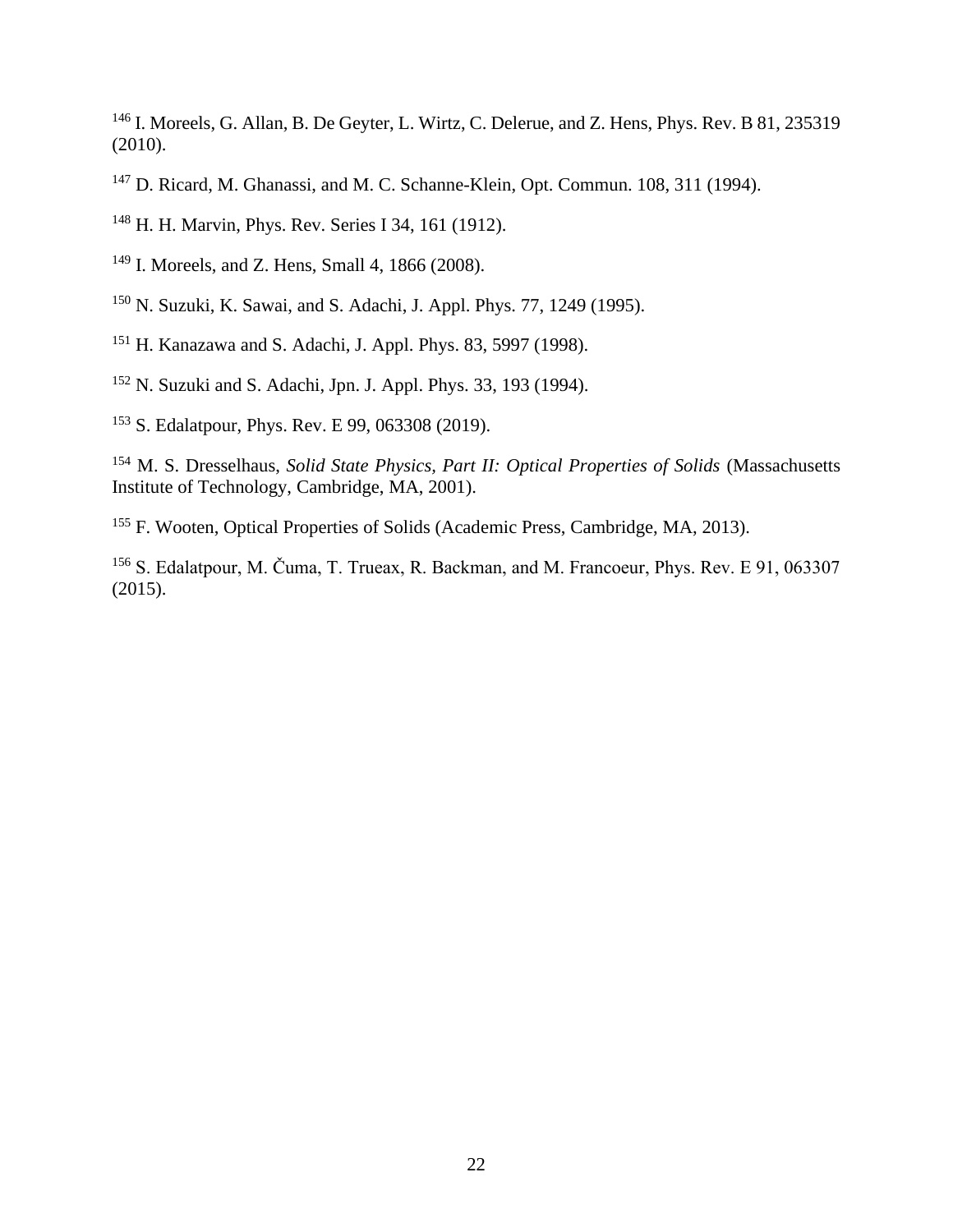

Figure 1 – A periodic array of QDs with diameter *D* is thermally emitting into the free space. The array has a pitch *L* along the *x*- and *y*-directions. The LDOS at an observation point located at a distance *d* above the array and along the central axis of the QDs is of interest.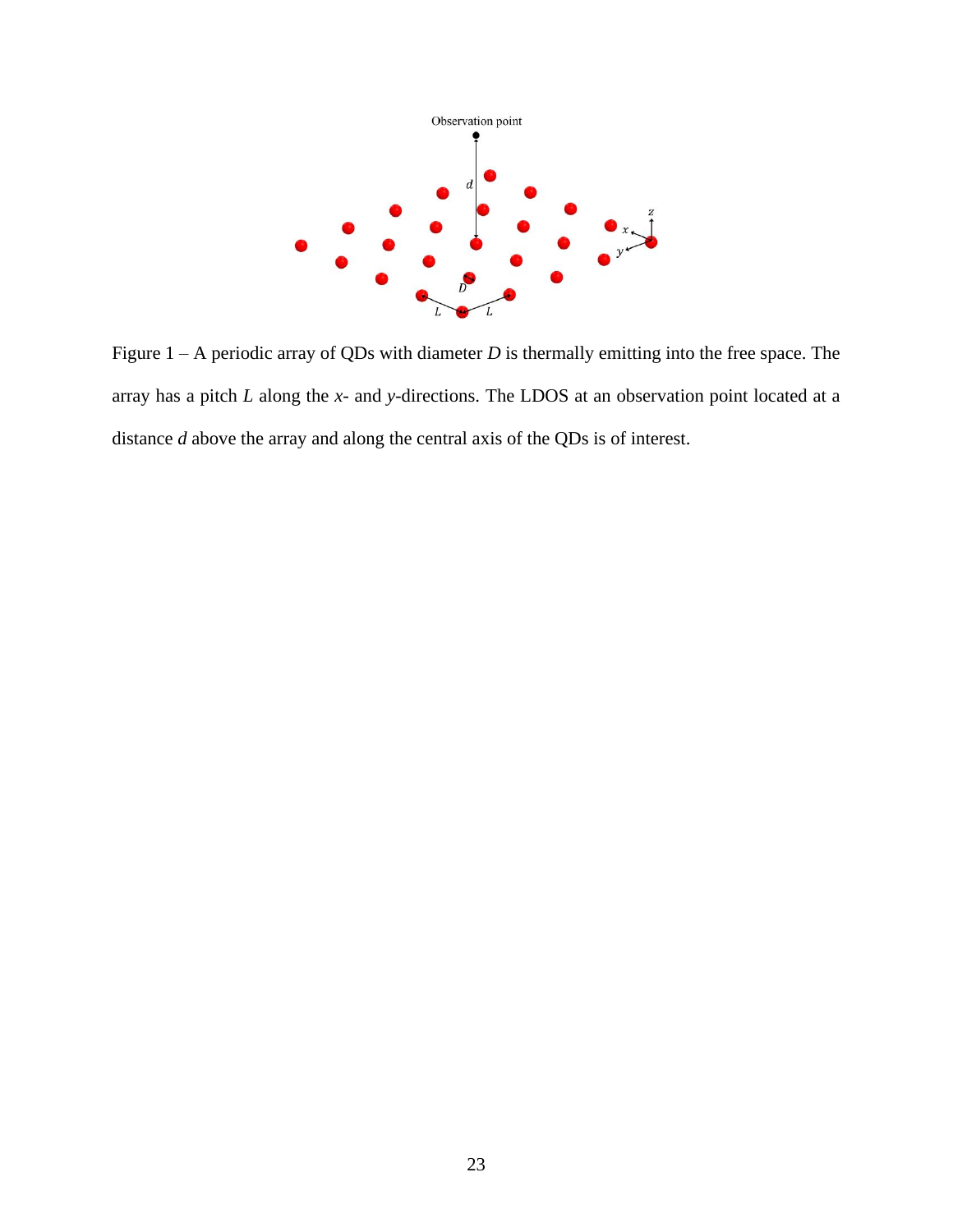

Figure 2 – A block diagram of the technique used for extracting the dielectric function of the QDs from their absorption coefficient.  $\varepsilon'_m$  and  $\varepsilon''_m$  ( $m = i$ ,  $i+1$ ) refer to the real and imaginary parts of the dielectric function of the QDs in iteration *m*, respectively.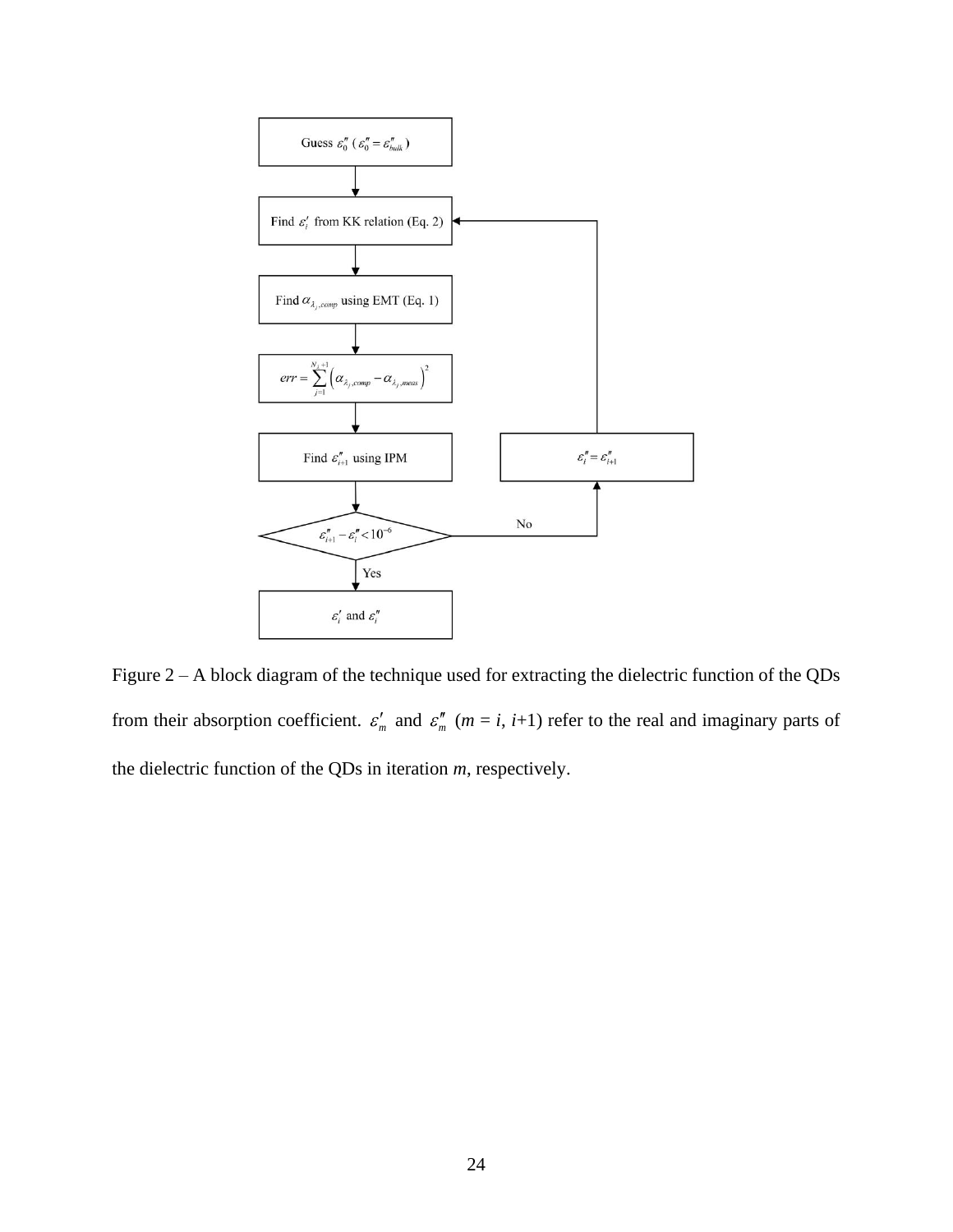

Figure 3 – The (a) real and the (b) imaginary parts of the size-dependent dielectric function of PbSe QDs in comparison with the dielectric function of a bulk of PbSe. The QDs have a diameter of *D*.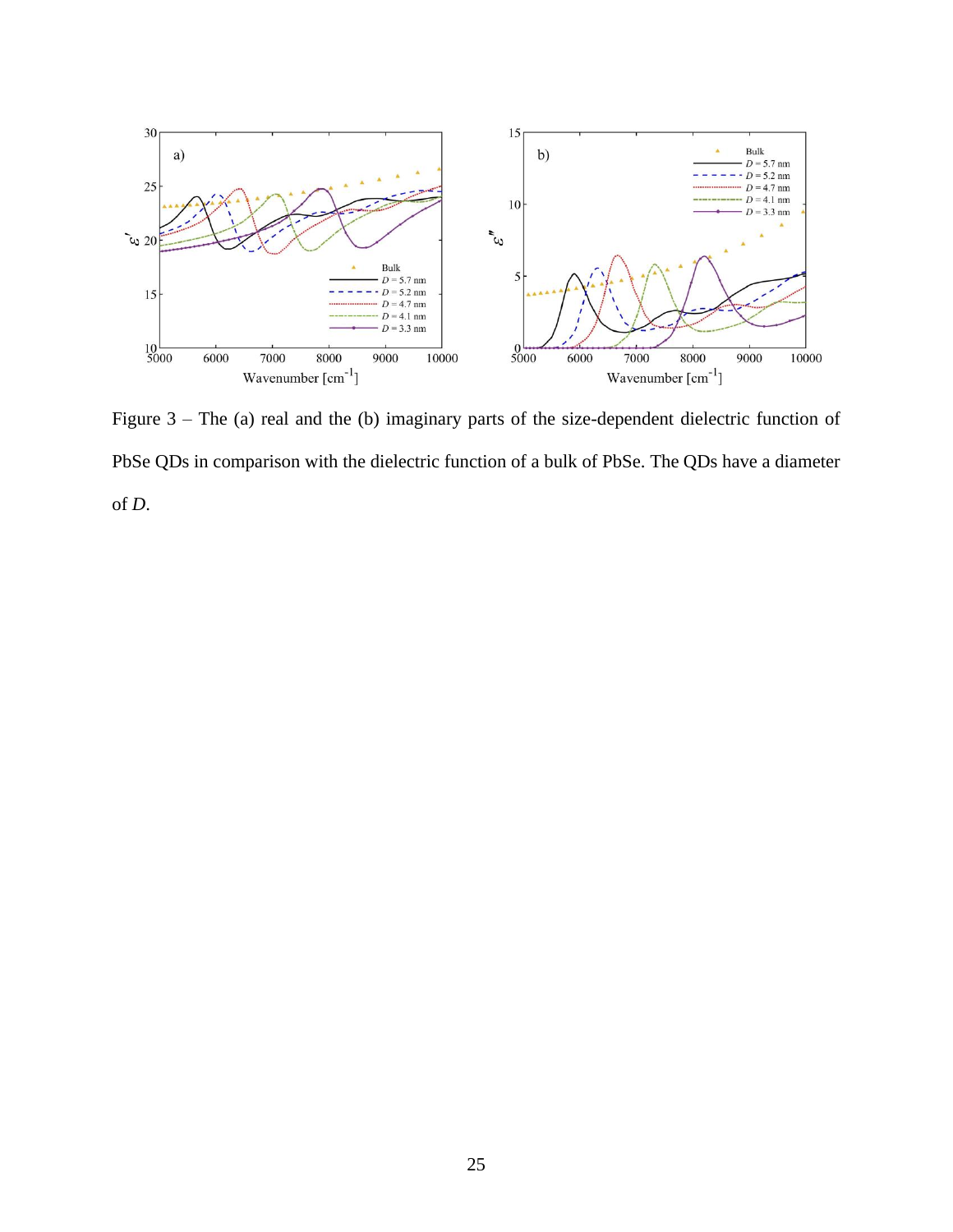

Figure 4 – Spectral LDOS thermally emitted by periodic arrays of (a) PbS, (b) PbSe, and (c) PbTe QDs with various diameters *D* at an observation distance of *d* = 50 nm above the array along the central axis of the QDs. The array pitch is 5*D*.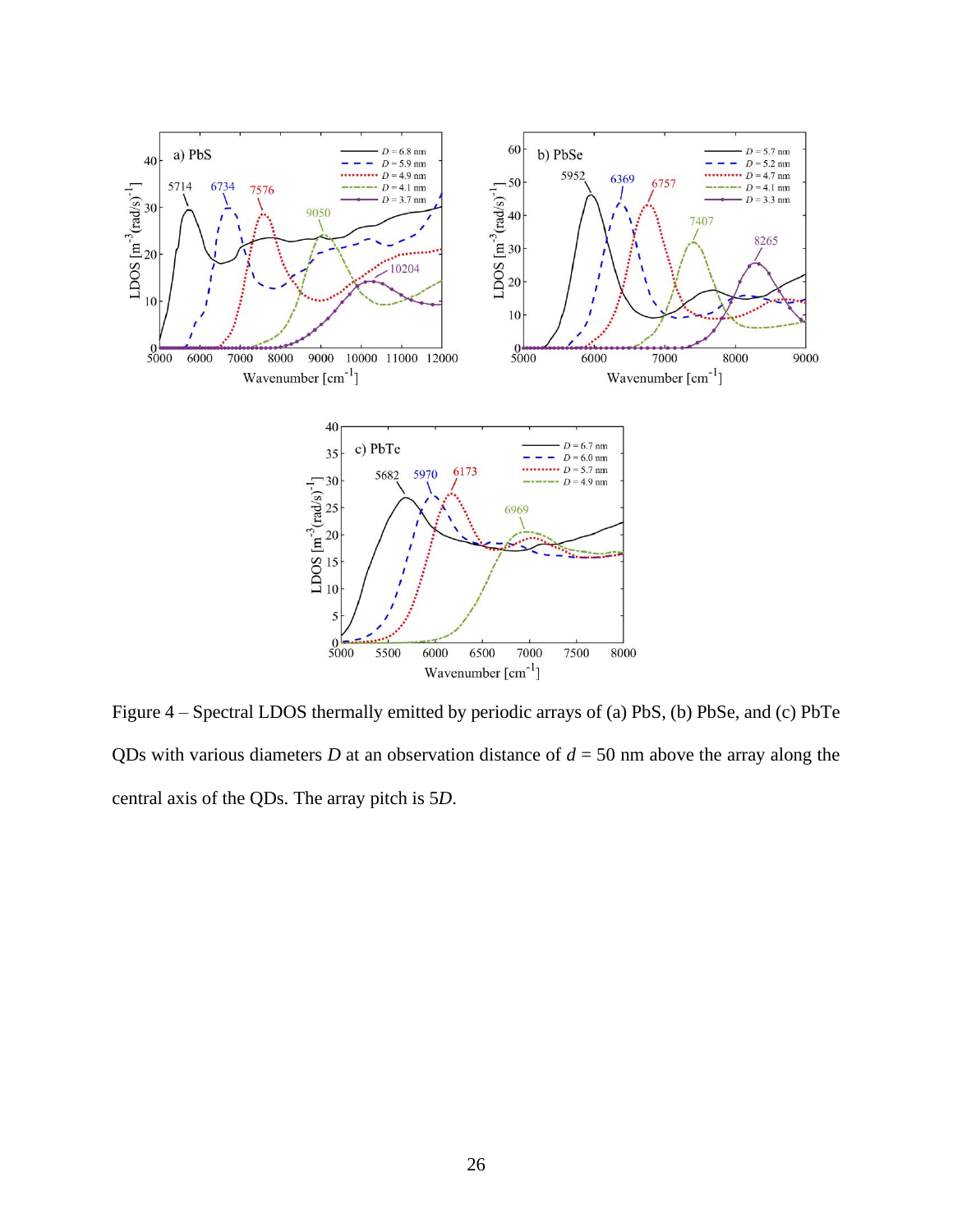

Figure 5 –The effect of array pitch on the thermally emitted LDOS. The spectral LDOS is calculated for periodic arrays of PbSe quantum dots with a diameter of *D* = 5.7 nm and pitches of  $L = 5D$  and  $L = 6D$  at an observation distance of  $d = 50$  nm.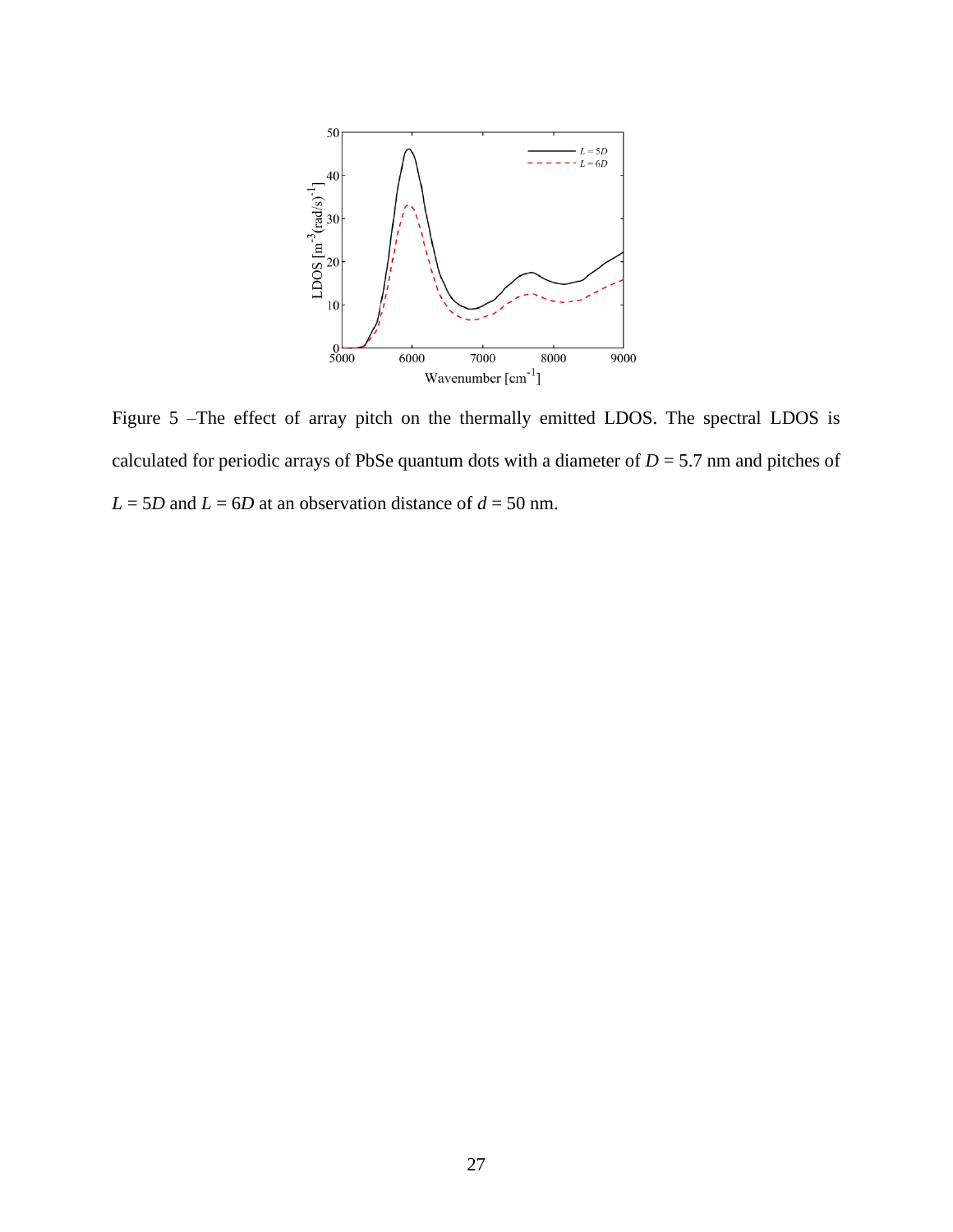

Figure 6 – The thermal LDOS emitted by  $N_L$  periodic layers of PbSe QDs with a diameter of  $D =$ 5.7 nm at an observation distance of  $d = 50$  nm above the top layer. The pitch size of the periodic layers and the interlayer spacing are 5*D*.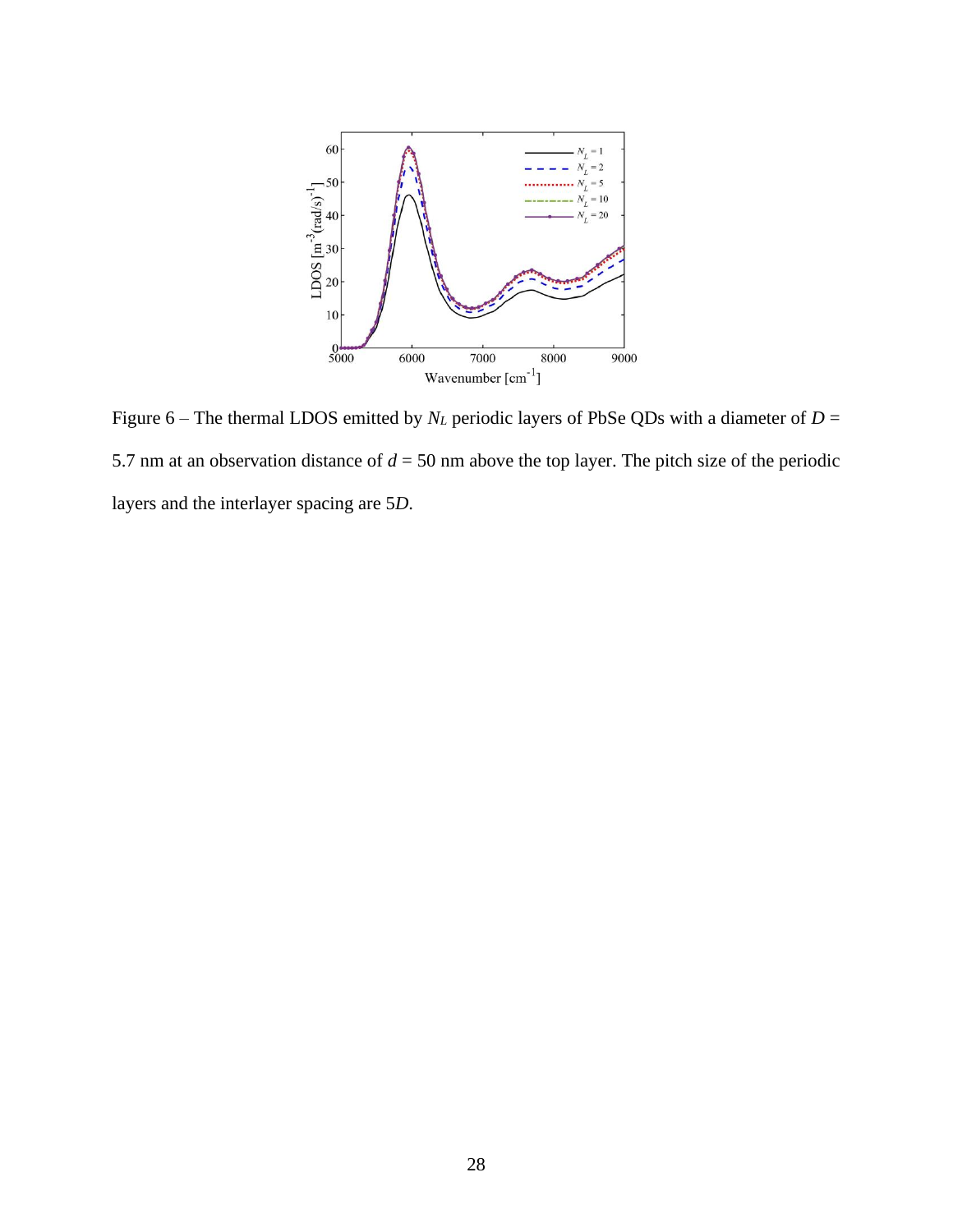

Figure 7 – Spectral heat flux between two periodic arrays of PbS QDs with various diameters *D* and an array pitch of 5*D* separated by a distance of 50 nm. The temperatures of the emitting and receiving arrays are 1200 K and 300 K, respectively.